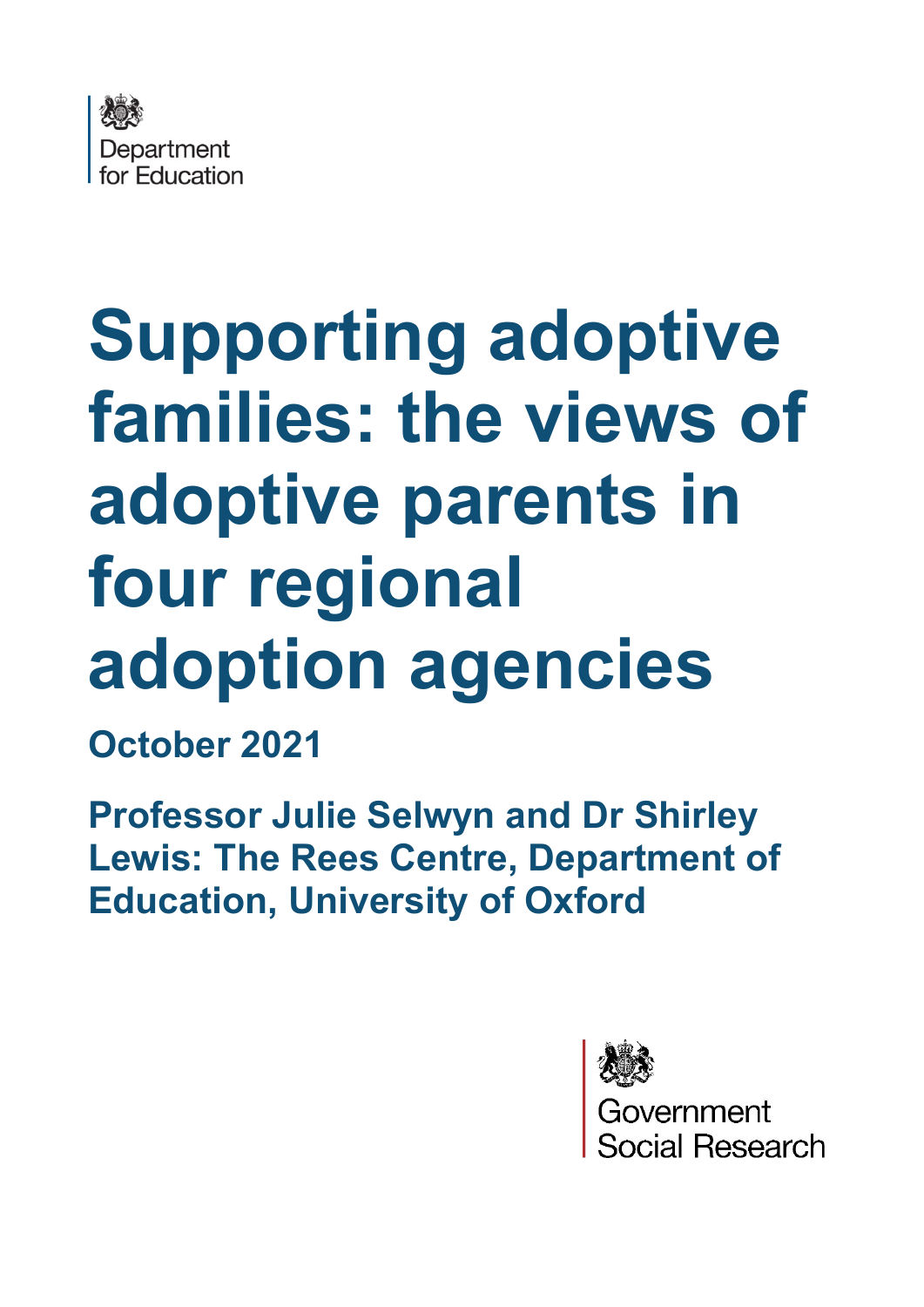# **Contents**

| <b>Executive summary</b>                                 | 3  |
|----------------------------------------------------------|----|
| Chapter 1 Background                                     | 6  |
| Chapter 2 Aims and method                                | 8  |
| The sample                                               | 9  |
| Limitations of the study                                 | 10 |
| <b>Chapter 3 Findings</b>                                | 11 |
| 3.1 Choice of adoption agency                            | 11 |
| 3.2 Information on support services                      | 11 |
| 3.3 Post adoption support                                | 12 |
| Use of social media and websites                         | 12 |
| Support from the Local Authority:                        | 13 |
| 3.4 Parents who had never asked for support              | 17 |
| 3.5 Parents who had asked for post adoption support      | 18 |
| Reasons for requesting support                           | 19 |
| 3.6 Assessments of need for adoption support services    | 21 |
| Parents who had an assessment of need                    | 22 |
| Interventions provided                                   | 23 |
| Match of the child's needs and services                  | 23 |
| 3.7 Most helpful support from the RAA                    | 25 |
| 3.8 Unmet need and concerns                              | 27 |
| 3.9 Comparison of support services before and after RAAs | 31 |
| <b>Chapter 4 Conclusions</b>                             | 35 |
| References                                               | 37 |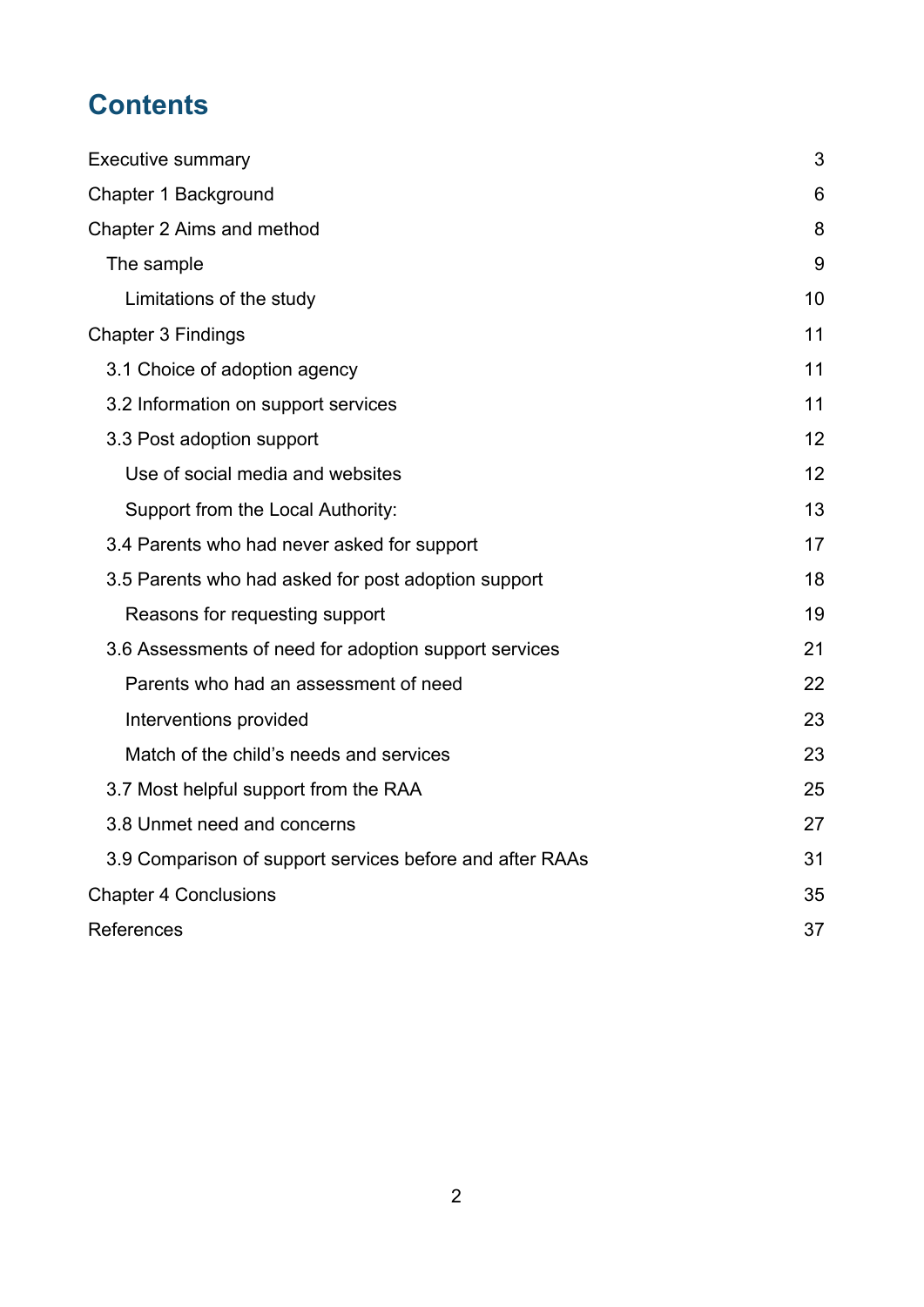# <span id="page-2-0"></span>**Executive summary**

An online post adoption support survey was distributed by four RAAs to adoptive parents in their region. The aim of the survey was to understand adoptive parents' experiences of and satisfaction with support services. The information on support complements the information collected from prospective adopters undertaking preparation group training, and subsequent qualitative follow up interviews with approved adopters. $^{\rm 1}$  $^{\rm 1}$  $^{\rm 1}$ 

RAAs were asked to send out the surveys in January 2020, with the intention that the survey would be 'open' for a year. However, the survey was closed prematurely on the 23<sup>rd</sup> March 2020 due to the COVID-19 restrictions and was not restarted due to the subsequent changes in the way that support services had to be delivered.

The survey was completed by 208 adoptive parents: 70% had a heterosexual partner, 12% a gay/lesbian partner and 18% were single carers. The majority (93%) were of White ethnicity. They were caring for 268 children whose average age was nine years old: a third of parents had more than one adopted child. The demographics of the respondents were very similar to those who completed their preparation training in the four RAAs. However, the responses may not be representative of the support received by families in other RAAs, and recollections may have been affected by the time since they asked for or received support. The findings are not an evaluation of the effectiveness of services but of parent's feelings and perceptions of the services they received.

The parents had been approved as adoptive parents between 1997 and 2020: 70% had been approved before the RAA had formed. The Adoption Support Regulations (enacted in 2013) state that parents should be provided with information on available support services. Those approved (n=159) before the introduction of RAAs were mainly given information during their preparation and training. More than quarter (26%) had received no information on support services until after the child was placed and 9% recorded that they had never received any information. In contrast, all the parents approved by a RAA had received information and respondents noted that the information had been repeated at multiple points of their adoption journey. However, less than half (40%) recorded that support services were discussed when their own adoption support plan was being prepared. A few felt that support plans were formulaic and not an individualised plan for their child and family.

Parents were asked if they had ever asked their adoption agency for any kind of support and, if they had, were asked to provide information on the last occasion they had done so. A little over a quarter of the parents who responded to the survey (57: 27%) had never asked for support. While ten of these parents recorded that they had never

<span id="page-2-1"></span> $1$  The report on adopters' views on preparation training and assessment is available at https://www.gov.uk/government/publications/evaluation-of-regional-adoption-agencies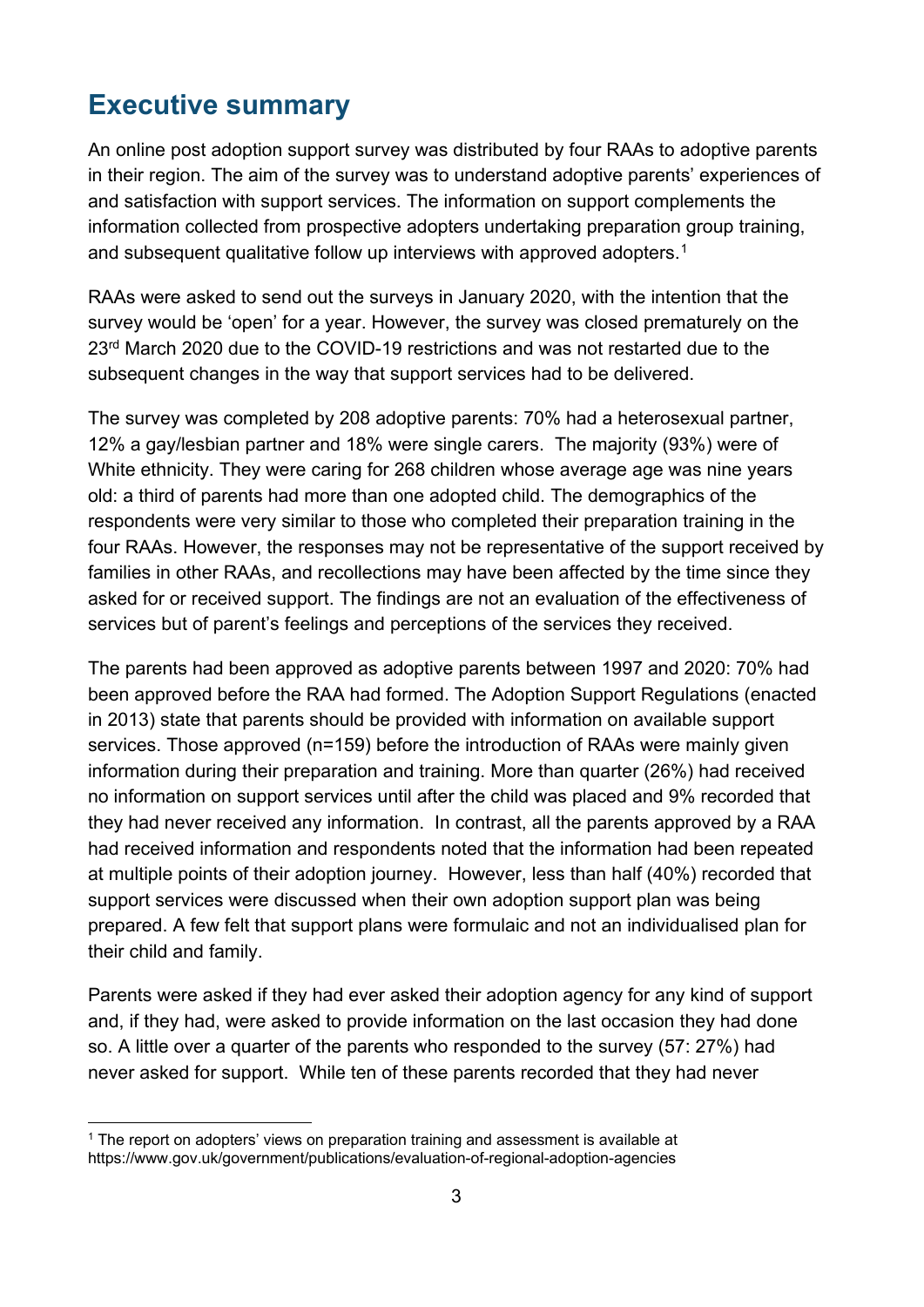needed support, others wrote that they would have liked support but did not know who to contact or stated they had been deterred from help-seeking by previous negative experiences during the assessment and approval process.

Most of the respondents had not felt deterred from asking for help and nearly threequarters (151: 73%) of parents had done so. The majority (86%) of requests being made recently to an RAA. Four (3%) of these parents received no response to their request, 22 (15%) received no follow-up after an initial call back or visit, 21 (14%) had called to chase referrals that had not been actioned and 24 (16%) were either not offered or refused an assessment of need for adoption support services. Parents wrote that they were unaware that they could request an assessment and had not been informed of their eligibility. The majority had contacted the RAA asking for help with their child's emotional and behavioural needs in the home and/or in school. Some were at crisis point (9% had contacted the Emergency Duty Team) and were asking for urgent support. Parents expressed frustration, anger, and dissatisfaction in the way the system operated. More than a third (37%) were very dissatisfied with the response to their request for support.

Eighty-four parents (56% of those who had requested support) went on to have an assessment of need. In nine (11%) of the 84 families, the assessment decision was not to provide services: a decision that was disputed by parents. An application to the Adoption Support Fund (ASF) was agreed for 58 (69%) families and 17 families (20%) had support provided by the RAA. Parents complained about long delays in assessments being started, delays in funding being agreed, waiting lists for interventions and a shortage of therapists. At the time the survey was completed, 50 families had started or completed the support that had been identified in their assessments. Families who were receiving support were generally very positive about the quality of the interventions and praised their worker or therapist. A minority felt that the intervention had ended too soon.

Parents were concerned at the lack of joint working between the RAA, the LA, and other agencies. Major themes were the poor quality of life story books provided by the child's social worker, the lack of financial support and gaps in knowledge and skills in the RAA on developing education and health care plans. Parents also identified gaps in their own training such as how to make best use of the letterbox services, and how to talk to their child about adoption and their history.

Overall, based on the evidence from this survey (and its limitations) there was little evidence that adoption support services had improved in these four RAAs since their formation two or three years previously. There was an improvement in parents feeling that they were better informed about available support services. However, the same complaints that have been reported in previous research were repeated here: feeling discouraged from using services, lengthy delays in assessments, waiting lists for services and examples of poor practice and administration. There was also a perception by those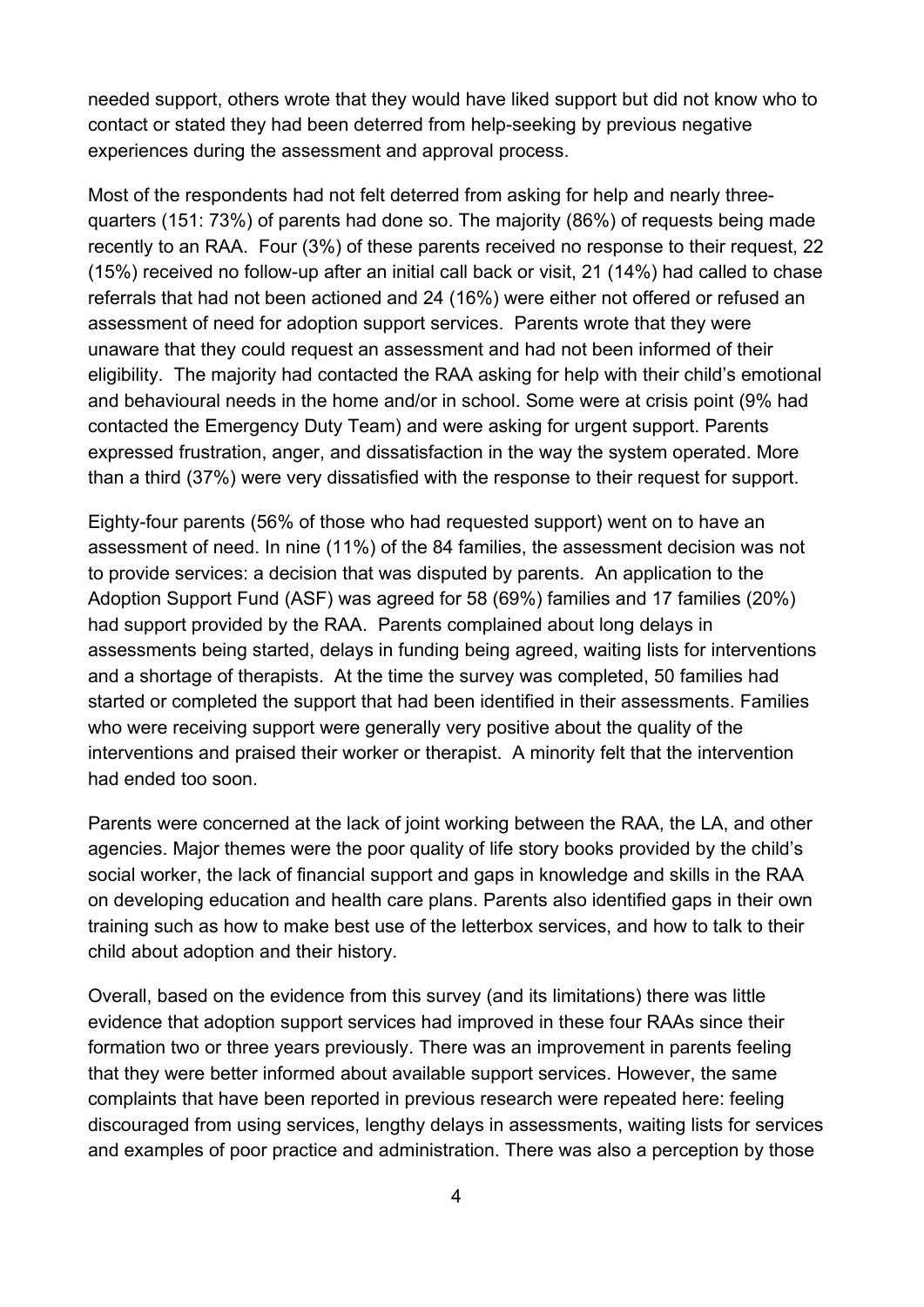who had been approved before the RAA had formed that some services had deteriorated. Some parents were unable to attend support groups and training sessions, as they were no longer held locally and there was perception that resources were tighter, less flexible and had reduced.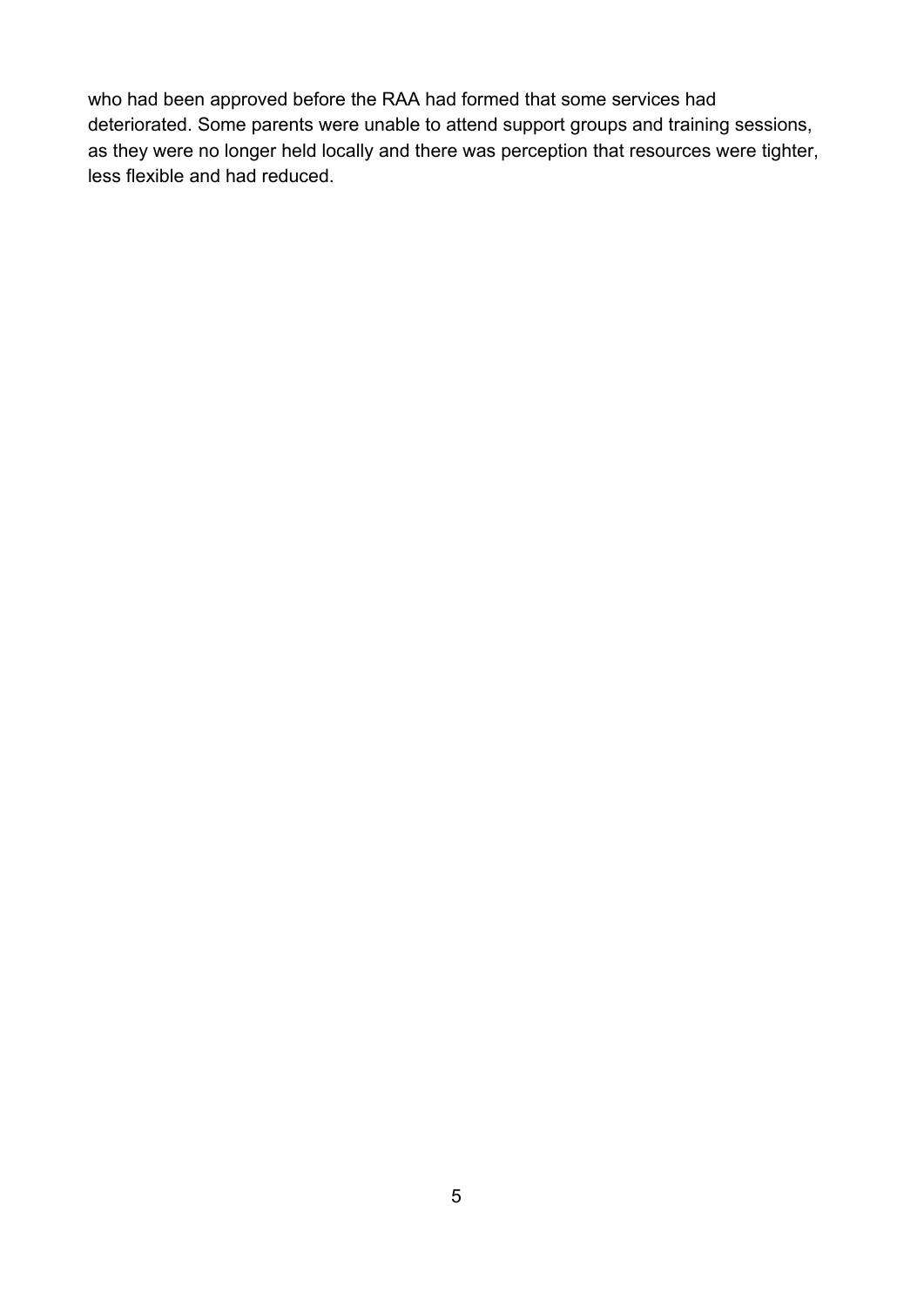# <span id="page-5-0"></span>**Chapter 1 Background**

This report is part of our wider evaluation of the impact of the RAAs on the provision of adoption services.<sup>[2](#page-5-1)</sup> In this report we consider the results of the post adoption support survey that was distributed to adoptive parents in four RAAs. The aim was to gather information on whether adoptive parents had been able to access support services, the timeliness of interventions and parent's overall satisfaction with services. However, due to COVID-19 restrictions and the early closure of the survey due to lockdown, findings are tentative and may not reflect practice in the four RAAs or RAAs in England.

Adoption support has been recognised for many years as an essential service to ensure that adoptive parents can feel confident in their parenting and children can be helped to recover from their early experiences and integrate their dual identities. For instance, evidence from research (e.g., Fratter et al. 1991; Quinton et al. 1998; Rushton 2003) and from the adoption community have stressed the life-long impact on children of early maltreatment, loss, and separation. The Adoption Act (1976) established the requirement for local authorities (LAs) to provide a comprehensive adoption service, although the Act was not fully in force until 1988. Since then, the duties of LAs have increased and become more clearly defined in legislation. The Adoption and Children Act (2002) placed a duty on LAs to prepare, publish and regularly review their plan for providing adoption support services. The Act was followed by the Adoption Support Services Regulations (2005) requiring services to be provided in "a co-ordinated manner without duplication, omission or avoidable delay" (Section 3(5)). In addition to counselling, advice, and information the following support services were prescribed:

- Financial support in certain circumstances
- Services to enable groups of adoptive children, adoptive parents and natural parents or former guardians of an adoptive child to discuss matters relating to adoption
- Assistance, including mediation services, in relation to arrangements for contact between an adoptive child and a natural parent, natural sibling, former guardian or a related person of the adoptive child
- Services in relation to the therapeutic needs of an adoptive child
- Assistance for the purpose of ensuring the continuance of the relationship between an adoptive child and his adoptive parent, including – training for adoptive parents for the purpose of meeting any special needs of the child
- Respite care

<span id="page-5-1"></span><sup>2</sup> <https://www.gov.uk/government/publications/evaluation-of-regional-adoption-agencies>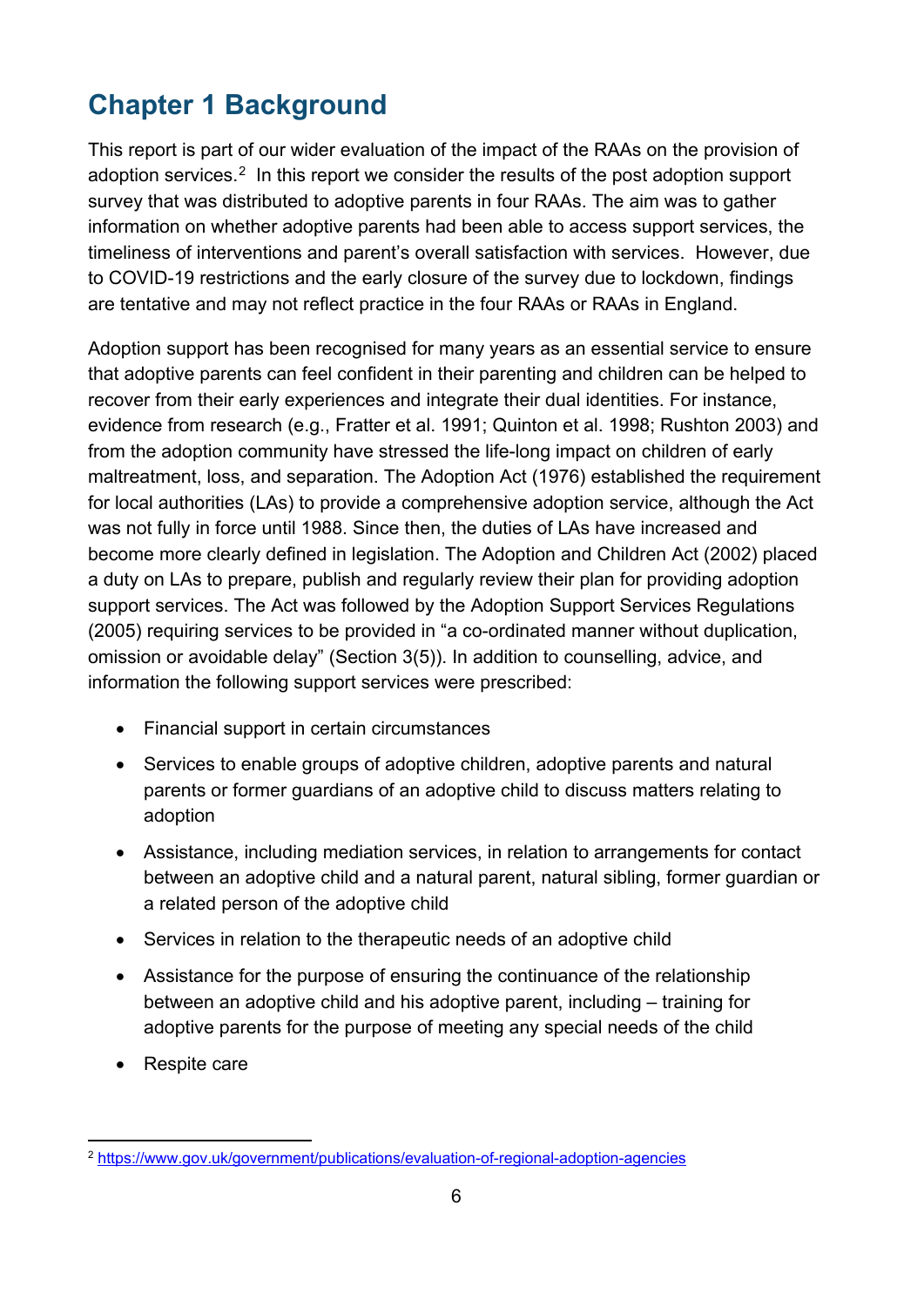- Assistance where disruption of an adoptive placement, or of an adoption arrangement following the making of an adoption order, has occurred or is in danger of occurring, including making arrangements for the provision of mediation services
- Organising and running meetings to discuss disruptions in such placements or arrangements.

However, adoptive parents continued to report that information was not provided, services were inadequate and inequitable depending on where a family lived, and adopters felt blamed and shamed if they asked for help (e.g., Pennington 2012, Selwyn et al 2014). The duty on LAs to provide information was strengthened again in the Children and Families Act 2014 (Section 6) and in the Adoption Support Services (Amendment) Regulations 2014. In addition, to address the gap in therapeutic services for children, the Adoption Support Fund was introduced in 2015 to improve the accessibility, timeliness, and quality of therapeutic support (King et al 2017). Adoption reforms, including the regionalisation of adoption agencies (RAAs), have continued with the aim of improving the whole of the adoption system. The focus of this report is on adoption support. The Department for Education set out its vision for the delivery of adoption support services:

> Every adoptive family has access to an ongoing package of appropriate support with a right to a high quality, specialist assessment of need. This support is delivered from day one and continues throughout childhood whenever it is required. Adoptive families have a supportive relationship with their local agency and know they can turn to them for additional support at any time, without judgment*.* (Department for Education, 2016 p 7)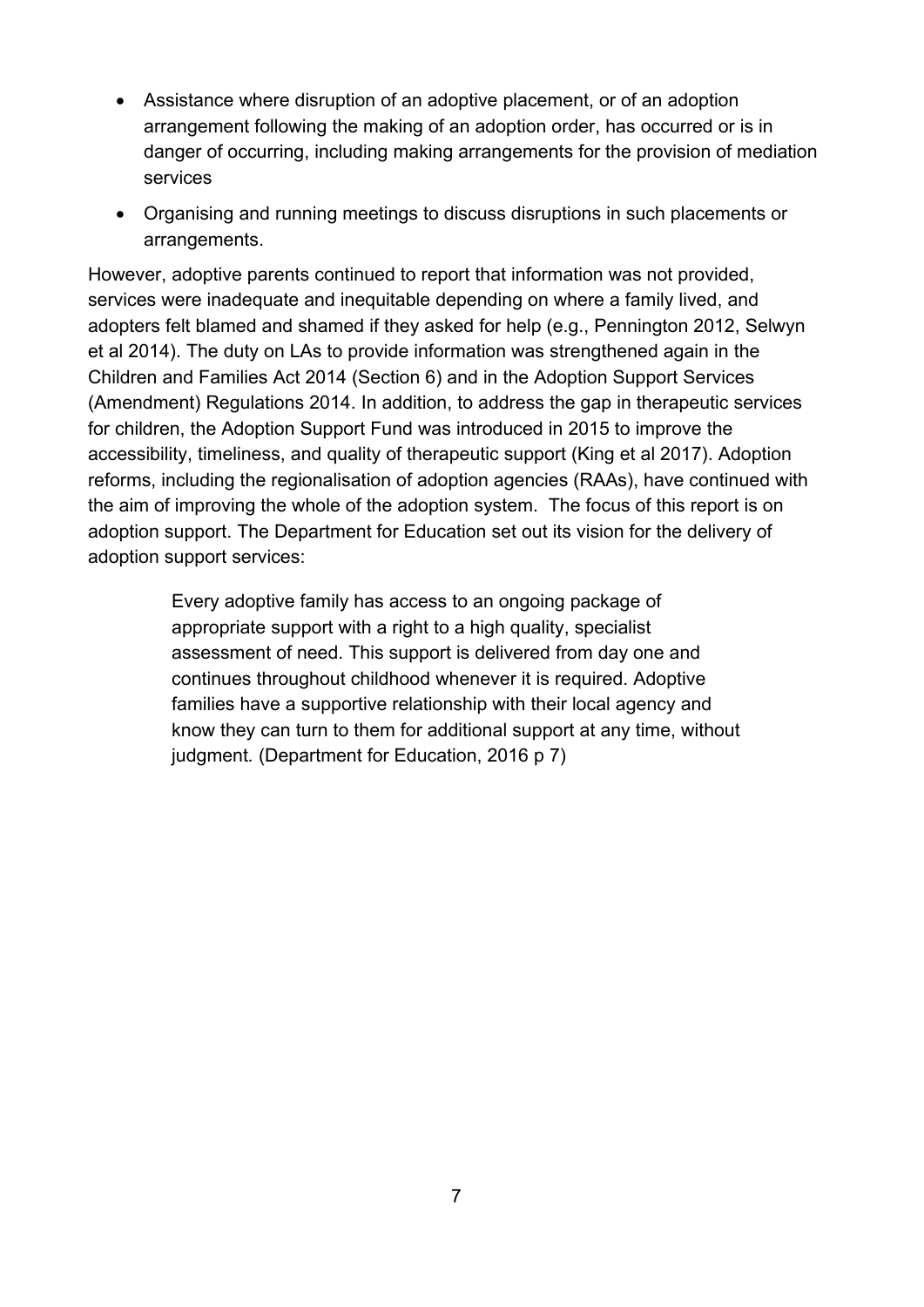# <span id="page-7-0"></span>**Chapter 2 Aims and method**

The aims of the survey were to understand the experience of and satisfaction with adoption support from adoptive parents who were parenting a child who had previously been looked after. The support survey information complements the information collected from prospective adopters undertaking preparation group training, and subsequent qualitative follow up interviews with approved adoptive parents.

Four of the seven RAAs, that have taken part in the wider RAA evaluation, consented to take part in the adoption support survey. RAAs were selected who would have been fully operational for at least a year during the survey period. The RAAs agreed to send a link to the online survey and information about the evaluation to their approved adoptive parents. However, the ease with which RAAs could access the emails of adoptive parents differed. Some did not have lists of families using the whole range of support services and others had lists that could not be separated into those who were or were not receiving support.

Three RAAs were asked to open the survey in January with the first responses coming on the  $3<sup>rd</sup>$  of February 2020 and opened in the fourth RAA on the 13<sup>th of</sup> March 2020 when they had been operating for a year. The surveys were expected to be open for 12 months, but the COVID-19 pandemic and subsequent lockdown interfered with those plans. The survey was closed on March 23<sup>rd</sup> 2020, which was the date of the first lockdown, resulting in the fourth RAA survey being open for only ten days. A decision was made during July/August 2020 not to re-open the surveys, as the questions were no longer appropriate for the way services were being delivered during the pandemic.

The online survey asked about a) adoptive parents' choice of agency, b) whether they were satisfied with the timeliness, quality and sufficiency of the support services provided and c) if adoptive parents, who had experience of support before RAAs, thought that there had been improvements since RAAs became responsible for the delivery of support services.

All the questions were optional and many of the questions used an 11-point rating scale (0 to 10 scale) with zero being very poor and ten excellent. All the survey responses were downloaded into SPSSv27 for analysis. Scales were categorised; 0-4 (poor/low satisfaction) 5-6 (average/moderate) 7-9 (high), and 9-10 (very high/excellent). Frequencies and cross tabulations were examined. Paired *t* tests were used to compare responses from those who had provided data on their satisfaction before and after the RAA had formed. The survey also enabled respondents to provide text comments. Text was analysed using a framework approach (Ritchie & Spencer 1993) of five key stages: familiarisation with the data and the context; identification of themes; indexing; mapping and interpretation. Identifiers are not provided for the RAAs or participants to maintain anonymity.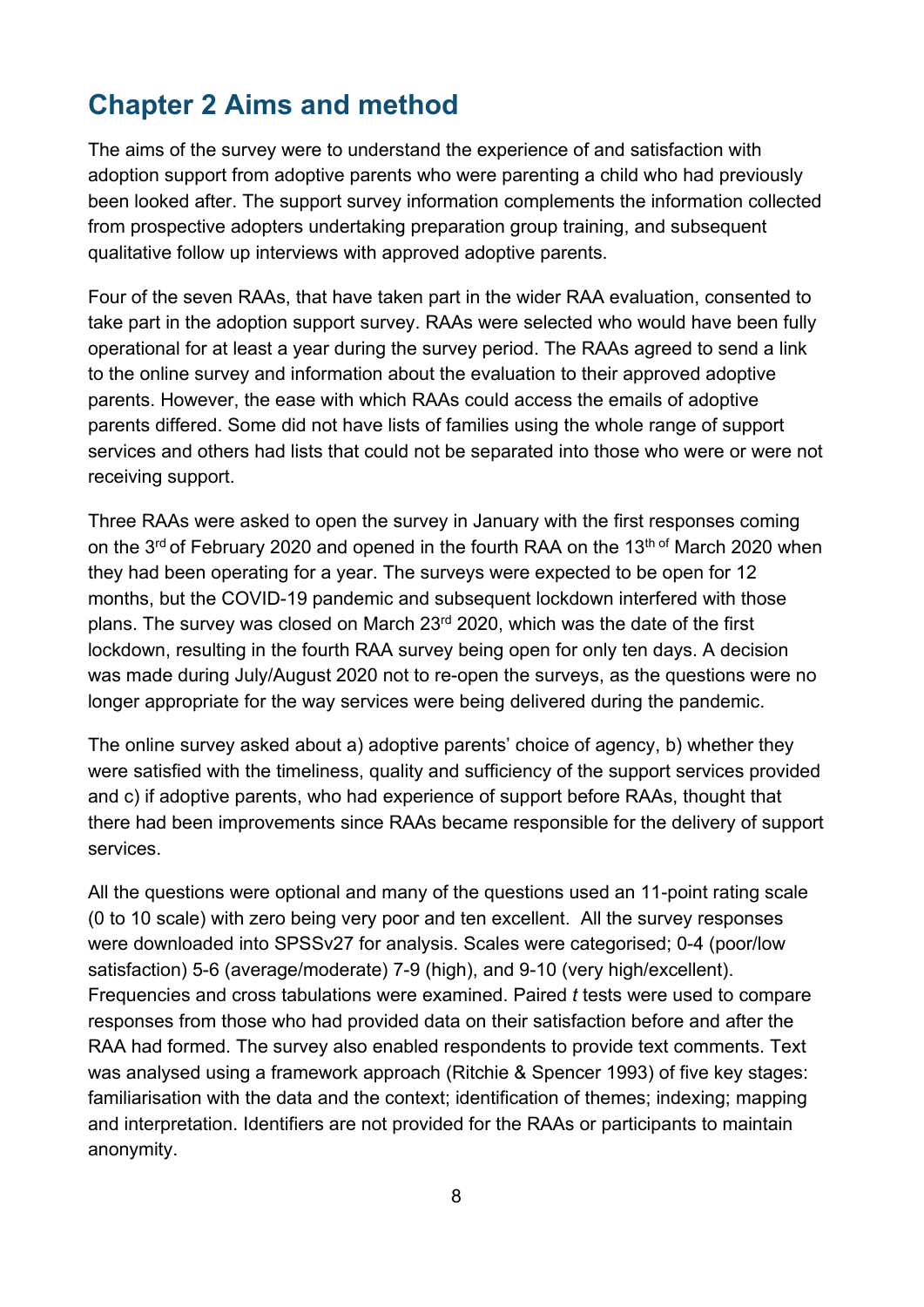## <span id="page-8-0"></span>**The sample**

Responses came from 208 adoptive parents who were caring for 268 children in four RAAs. Due to the short time the surveys were able to be open and the different ways the RAAs distributed the survey it is not possible to know how representative the responses are. We do not know how many parents received the link as a request to take part in the survey was sent out in the RAA newsletters and/or was also sent to available lists of adopters held by the RAA. We do know that all the surveys were completed before the first lockdown in March 2020 and therefore parents' responses referred to services that were being delivered in the usual way and without any COVID restrictions.

| <b>RAA</b>   | N   | $\frac{0}{0}$ |
|--------------|-----|---------------|
| RAA 1        | 24  | 11.5          |
| RAA 2        | 43  | 20.7          |
| RAA 3        | 51  | 24.5          |
| RAA4         | 90  | 43.3          |
| <b>Total</b> | 208 | 100           |

## **Table 1 Survey responses from adoptive parents by RAA**

Base: participants (208). Source: Post adoption support survey (January 2020-March 2020)

Most of those who responded were female (80%), of White ethnicity (93%) and living with a partner: 70% had a heterosexual partner and 12% were in gay/lesbian partnerships. Single parents made up 18% of responses: 17% were single females, and 1% single males. The average age was 47 years old (range of 28 to 72 years) and 1% were over the state retirement age. The majority (63%) had one adopted child, 31% had two children and 6% had three or four adopted children.

The respondents were representative of those being approved as adopters in the four RAAs. Our analysis of preparation groups found that those attending the RAA preparation groups 90% were White, 70% in heterosexual and 12% in gay/lesbian partnerships and 18% single parents. A third of those attending preparation groups were parenting either birth or adopted children.

At the time of the online survey their adopted children's ages ranged from >1 year to 20 years (mean 9 years old). The 208 parents were caring for 268 adopted children (Table 2).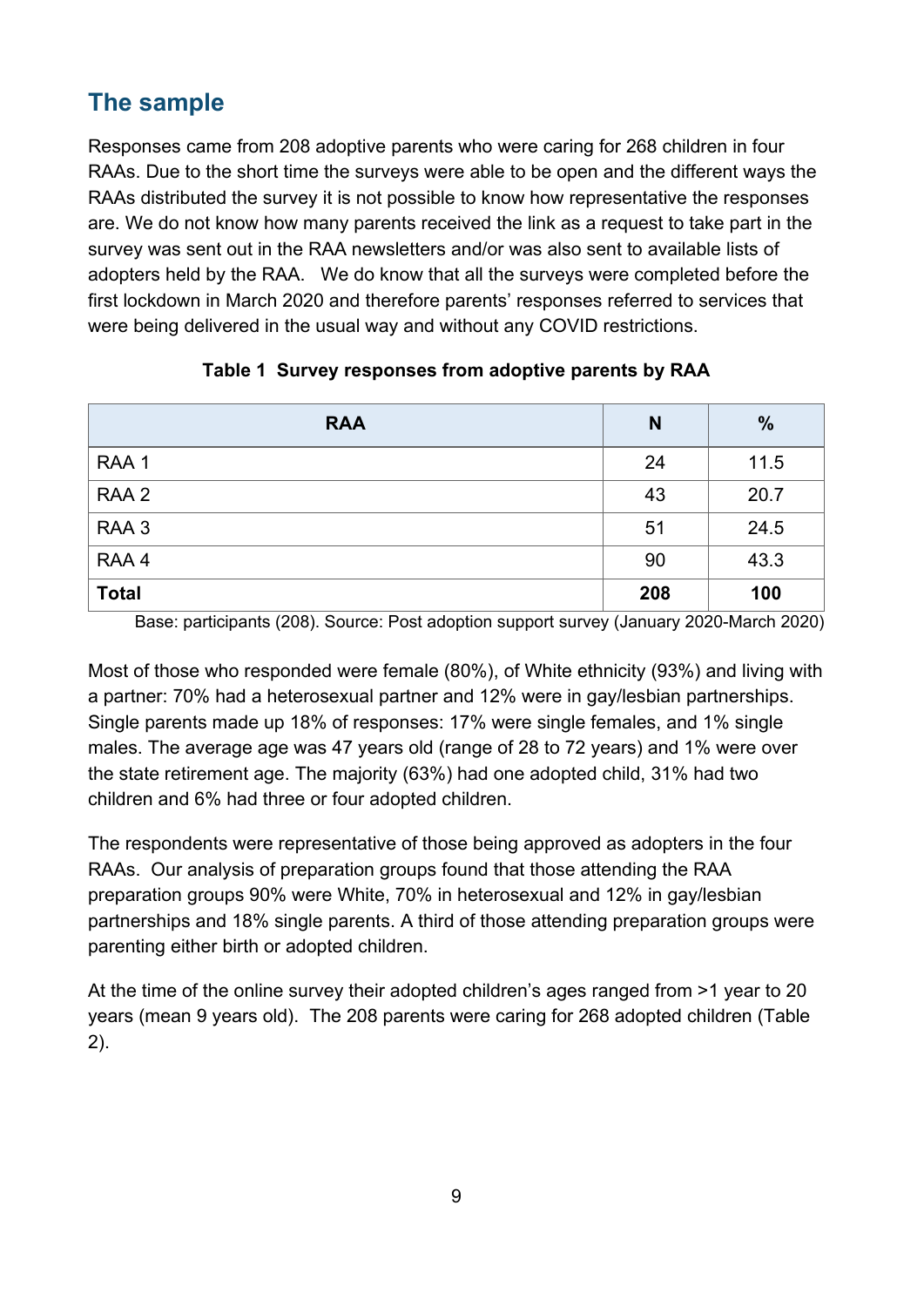| <b>Child</b>              | Mean age  | <b>Age Range</b> |  |
|---------------------------|-----------|------------------|--|
| First (n=177)             | 8.5 years | $<$ 1-22 years   |  |
| Second (n=78)             | 9.3 years | $1-20$ years     |  |
| Third and fourth $(n=13)$ | 9.1 years | 2-13 years       |  |

#### **Table 2: The respondent's adopted children and age**

Base: participants (177). Source: Post adoption support survey (January 2020-March 2020)

The parents had been approved as adoptive parents between 1997 and 2020: 70% before the RAAs had formed. A few parents (n=18) had been approved by a different agency but had moved home and into the RAA area or had been approved within the region but had a child placed by a local authority (LA) outside the region. As more than three years had passed since placement, responsibility for the provision of support services had passed from the original LA to the RAA where they lived. In the next chapter we set out the results of the survey beginning with how parents selected their agency and whether they had been informed of the range and availability of support services.

## <span id="page-9-0"></span>**Limitations of the study**

The survey was only open for 10 weeks in four RAAs and may have been completed by those with the strongest feelings about the gaps and deficiencies in services. The survey asked adoptive parents about their perceptions and how they felt about the services they received. Their recollections may have been affected by the passing of time. The report is not an evaluation of the effectiveness of support services but of parents' subjective views. We also do not know whether the responses are representative of those receiving support from other RAAs. Nevertheless, the responses and comments provided by parents reflect the long-standing concerns with adoption support services.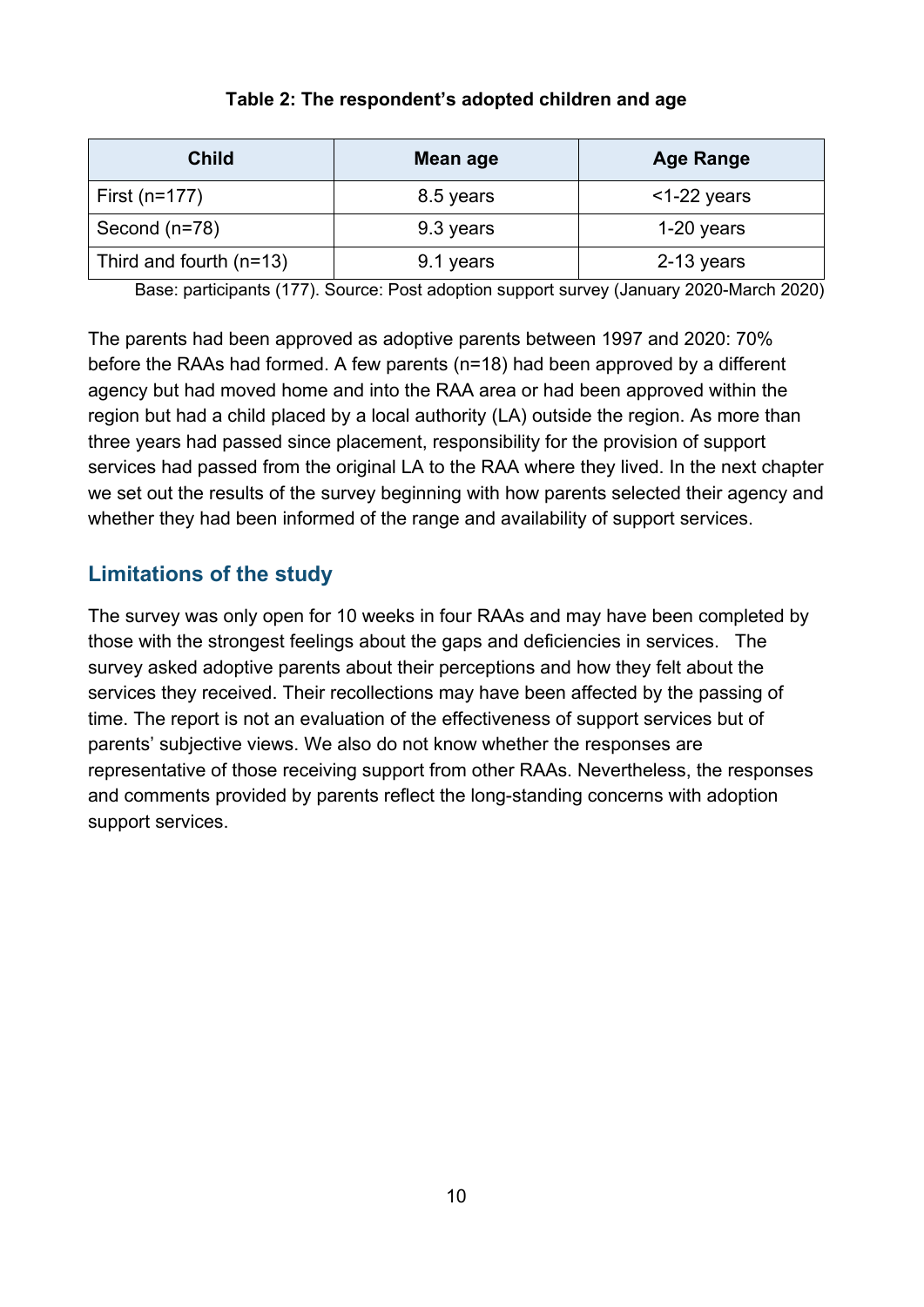# <span id="page-10-0"></span>**Chapter 3 Findings**

This report examines the views and experiences of adoptive parents on support services. Parents were first asked in the survey what had influenced their choice of agency to approve them as adoptive parents and whether they had been informed about the available support services. Parents were also asked questions about the support they wanted, received and their satisfaction with services. Finally, there were questions asking parents who had received services before their agency became a RAA to compare with their most recent experience of support from a RAA.

## <span id="page-10-1"></span>**3.1 Choice of adoption agency**

More than three-quarters of respondents to the survey (159: 77%) had been approved as adopters before regionalisation of agencies. The reasons they gave for their choice of agency were similar to the reasons reported in previous studies<sup>[3](#page-10-3)</sup> such as: a) the agency was local and there had been positive contact with staff. b) previous contact with professionals in the agency e.g., being a foster carer or already adopted a child through the agency c) word of mouth and personal recommendations. A few did not know they had a choice of agency and assumed it had to be a local authority.

Nearly a quarter (48:23%) had been approved by social workers from a RAA. They gave the same reasons for choosing their RAA as those who had been approved before RAAs had formed with one exception. The fact that the RAA covered a wider geographical area was a plus for adoptive parents and they wrote, "Initial telephone call to them was very positive. Liked the fact the agency was across several local authorities" … "Wider choice of children" … "Provided a broad reach in terms of available children and shared training and resources" … "We tried a private agency first and it wasn't for us, [RAA] works with other boroughs so we felt it was the one for us. We definitely made the right choice."

## <span id="page-10-2"></span>**3.2 Information on support services**

Parents were asked when (during training, assessment, matching, making of support plans, post placement and order) they were given information on support services. Those who were approved (n=159) before the formation of the RAA were given information mainly during their assessments and training (65%). More than a quarter (26%) received no information on support services until after the child moved in and a further 9% recorded that they had *never* received any information on support services. In

<span id="page-10-3"></span><sup>3</sup> For example, Ward E. Taking the Next Step: Enquirers to National Adoption Week One Year on. *Adoption & Fostering*. 2011;35(1):6-17. Dance C, Farmer E. Changing lives and changing minds: the experiences of adoptive parents from application to approval. *Adoption & Fostering*. 2014;38(2):101-114.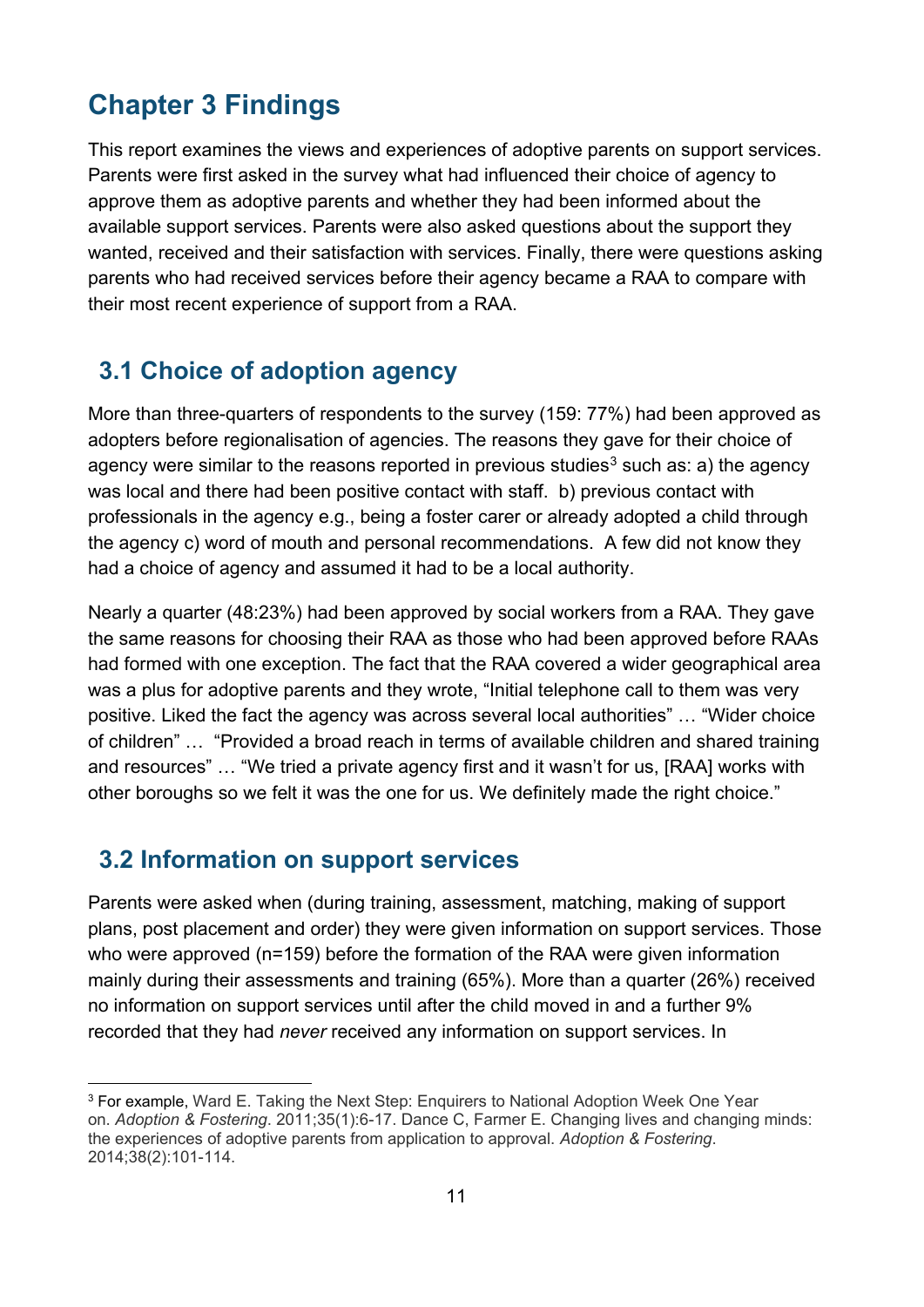comparison, all the parents (n=48) who had been approved by an RAA recorded that they had received information on support services. Most of these RAA approved parents had received information on multiple occasions and at many different stages of their adoption journey. Once the match between the adoptive parents and child has been approved by a panel, all families should have an adoption support plan that takes into account the particular needs of the child. A larger percentage (40%) of those approved by an RAA recorded that they had been made aware of support services in their adoption support plan compared with 20% of those approved before agencies became RAAs. The differences may reflect real improvements in practice, but recollections may also be less reliable and be affected by the length of time that had passed since they received their adoption support plan.

All the parents were asked if the RAA had provided information on support services in the previous 12 months. The majority (69%) could remember receiving information. Parents were asked on a zero to 10 scale if they felt discouraged or encouraged to use the available RAA support services (Figure 1). A third (32%) felt discouraged (rated 0-4 on the scale), 23.5% neither encouraged or discouraged (rated 5-6) and 44.5% felt encouraged to use services (7-10 rating).



<span id="page-11-2"></span>**Figure 1 Parents' perception of encouragement to use RAA support services**

Base: participants 208. Source: Post adoption support survey (January 2020-March 2020)

## <span id="page-11-0"></span>**3.3 Post adoption support**

Parents were asked about the support they had sought from the RAA and from other sources.

### <span id="page-11-1"></span>**Use of social media and websites**

Half (50%) of the parents regularly used online forums and websites. Parents wrote that they used these sites (and Google search) when seeking information about a particular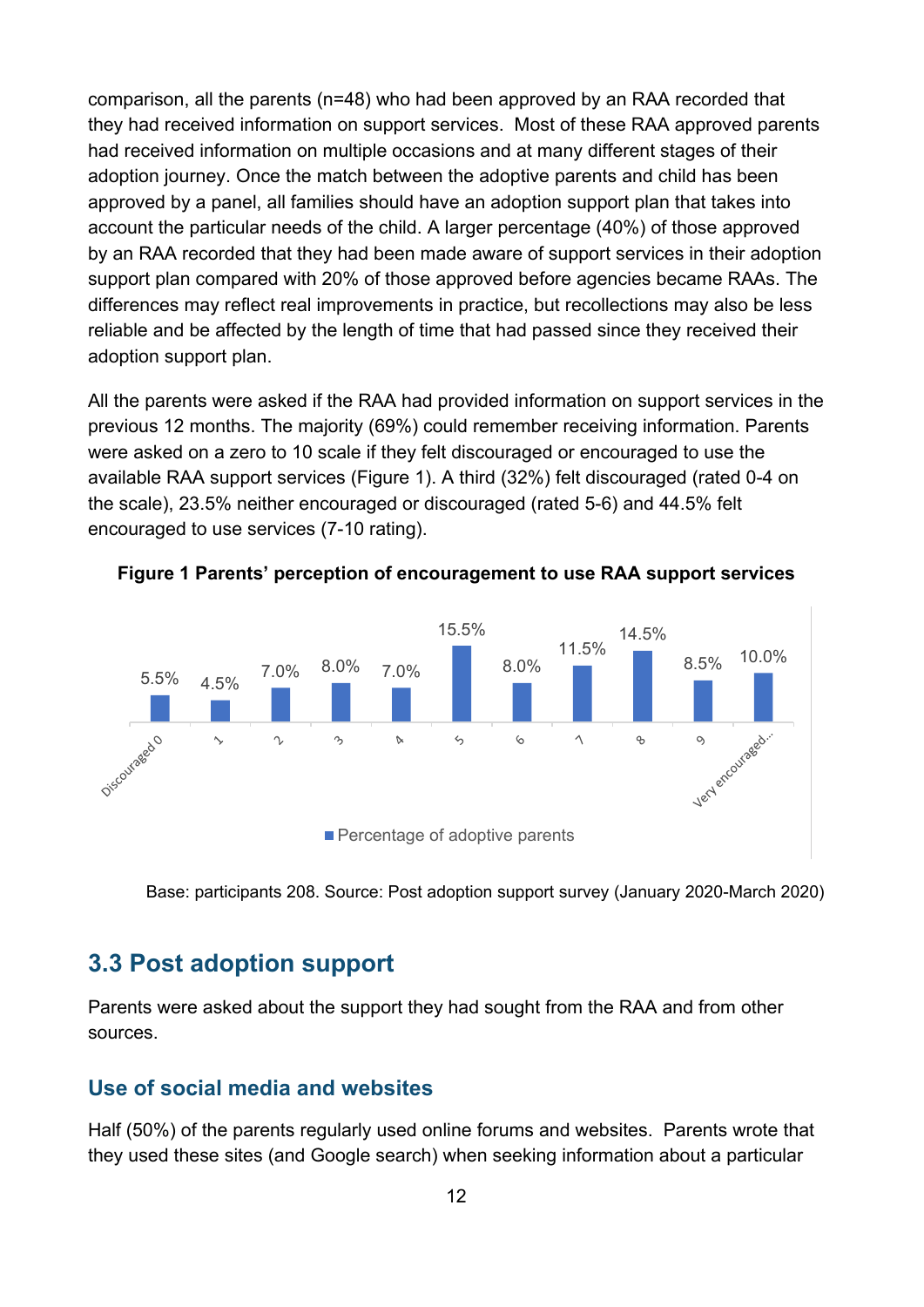issue, were a source of regular support, or because they found the posts interesting and enjoyable to read. Parents were asked to identify which sites they used and how frequently. The most frequently used were online support groups run by parents.

The sites frequently used were: Mumsnet (often daily), New Family Social (LGBYT families), national Facebook groups of adoptive parents or therapeutic parents or those parenting a child with foetal alcohol spectrum disorder. Local Facebook or WhatsApp adoptive parent groups were also used as were local SEND, and religious based groups. Individuals' websites/ Facebook groups were also mentioned: Bryan Post, Hannah Meadows, Sarah Fisher coaching, INSPIRE training, and the adoption pod casts of Al Coates and Scott Casson-Rennie. Most (80%) of those using social media typically logged onto Adoption UK monthly. A few mentioned the websites of their own agency or those of national organisations: National Autistic Society, National Association of Therapeutic Parents and IPSEA (Independent Provider of Special Education Advice).

## <span id="page-12-0"></span>**Support from the Local Authority:**

There are two key areas where support is usually provided by the LA and not the RAA. These are the production of the child's life story book and financial support.

#### **Life story books**

The life story book, whilst not a support service, is an essential tool that supports the adoptive parent in explaining to the child their early history and to answer the what, why, when, and how questions children have. Without an adequate explanation, children struggle to make sense of their pasts (Watson et al 2015). The book is co-ordinated by the child's social worker and produced in collaboration with the foster carers, birth family and sometimes adoptive parents. Information on how to create life story books is described in most LA's procedure manuals with exemplars of life story books available. There are many freely available online resources e.g.,

<https://firststeps.first4adoption.org.uk/exercises/life-story-work> and some VAAs have more developed life story services (e.g., Clifton Children's Society, The Sharing Stories Service)

The online survey asked adoptive parents two questions about the timing and quality of their youngest child's life story book and comments could also be provided. Parents were asked when their youngest child's life story book was provided; 22% had received their child's book in the first month after placement and a further 27% between two and six months later (Table 3). One in five had not received a book and there were many comments about delays. Current guidance (DfE, 2014) is for the book to be provided no later than 10 days after the making of the Adoption Order but more than a third of children had not received their books within that timescale and some parents wrote that it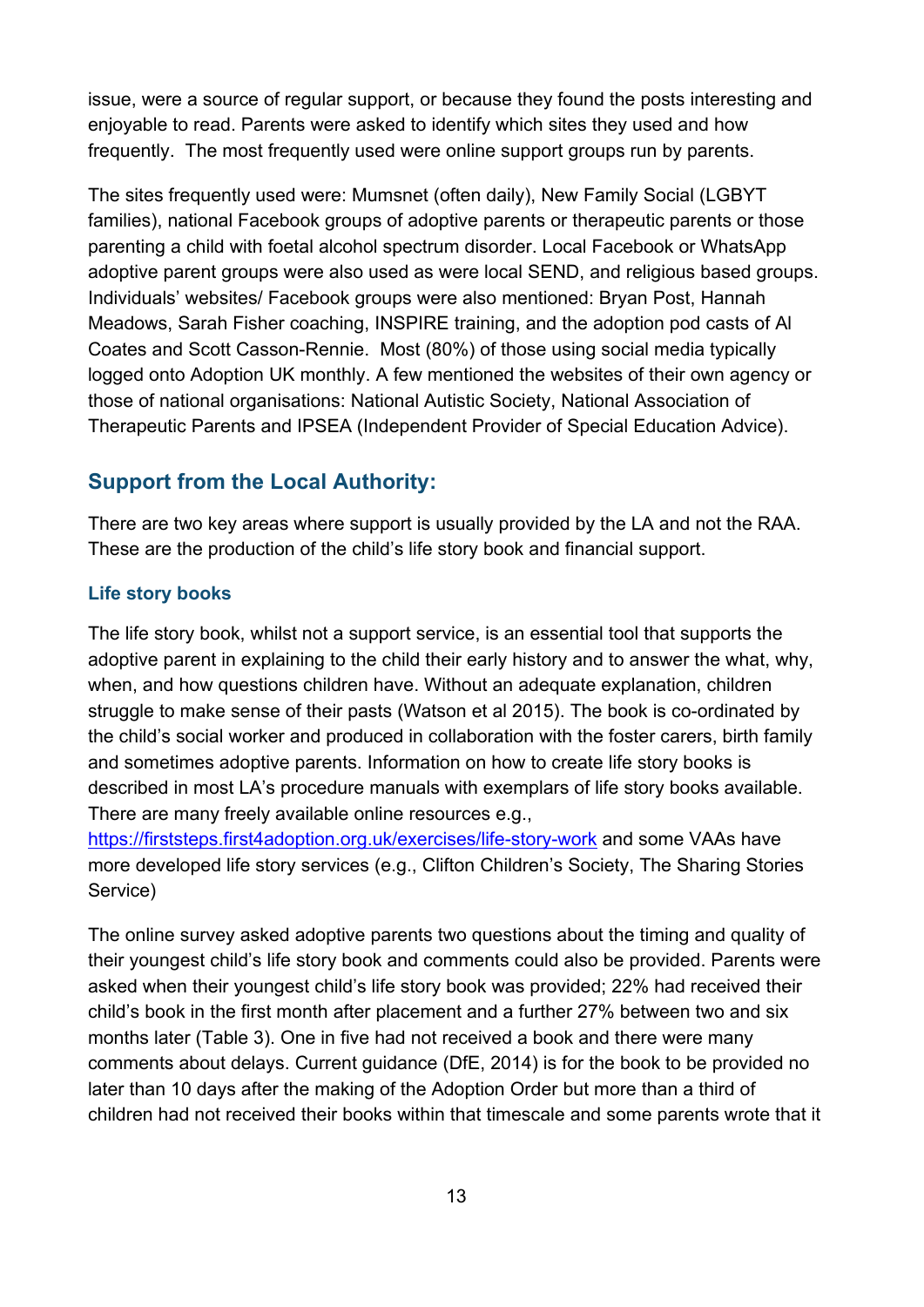was needed at placement rather than after the adoption order. Parents wrote about their frustration and delays:

> "We've been waiting 2 years to receive the life story book. Despite complaining and chasing, it remains outstanding, even though it is recognised as very important for adopted children."

"We have not received a life story book. We have had to write our own. No guidance has been offered in doing this."

"I had to chase it for 3 years. When it arrived, names were wrong, spelling mistakes, out of date photos and factual errors. Disappointing."

| Time after placement | N   | $\frac{0}{0}$ |
|----------------------|-----|---------------|
| Within 10 days       | 25  | 12%           |
| Within a month       | 19  | 10%           |
| 2-6 months           | 54  | 27%           |
| 7-12 months          | 29  | 14%           |
| More than year later | 34  | 17%           |
| Not yet provided     | 41  | 20%           |
| <b>Total</b>         | 202 | 100%          |

**Table 3: Time between placement and receiving the child's life story book**

Base: participants (202). Source: Post adoption support survey (January 2020-March 2020)

#### **The quality of life story books**

Parents who had received a book were asked to rate the quality on a five-point scale. About a third of books were rated as poor quality, a third were rated as satisfactory and a third as being good or very good (Figure 2).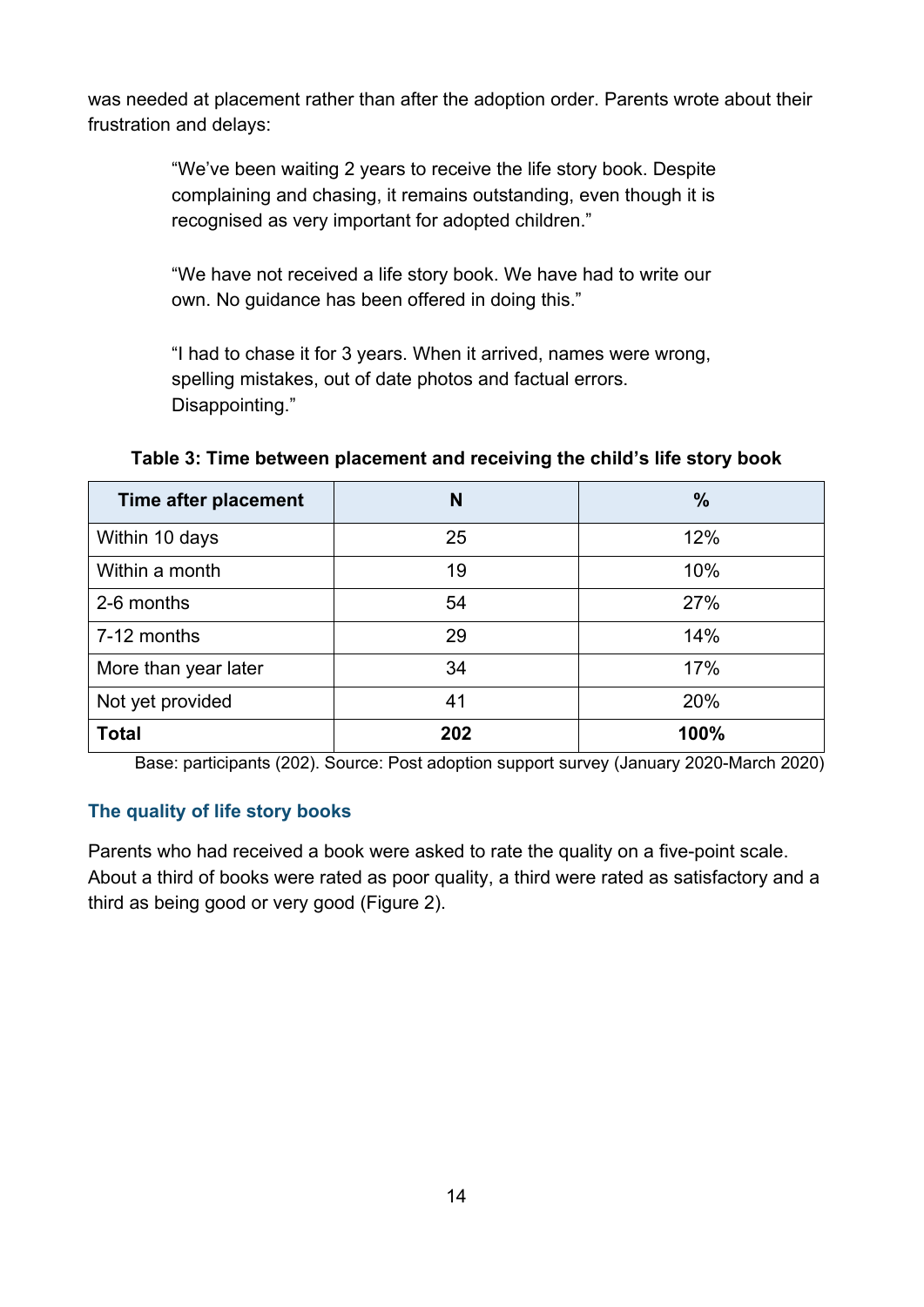

**Figure 2: Parent's rating of their youngest child's life story book**

Base: participants (160). Source: Post adoption support survey (January 2020-March 2020)

Comments on life story books were provided by 150 parents. Although a third had rated the quality of the life story book as good or excellent all but six of the comments were critical. Parents complained about the content especially the use of insensitive images, clip art, conflicting information and inaccuracies and lack of detail. Parents felt that the books had been put together hastily, were "flimsy", had been "cobbled together" and providing them was a "tick box exercise." They gave examples of children's names being wrongly recorded, siblings not treated as individuals and many errors and spelling mistakes. Parents wrote:

> "It was full of irrelevant information, most of it was pictures from the internet and even had one of our children's names wrong. We put them in a box and never showed the children."

"The information clearly had been cut and pasted, e.g., gender pronouns were incorrect, wrong birth weights etc. Also, v gender stereotyped e.g., blue boarder for a boy, pink for a girl. When I complained and asked for them electronically so I could change them I was told they'd been saved as PDF files so this wasn't possible."

"Had to chase it for 3 years and when it arrived daughter was referred to as a 'good boy.' There was extremely limited information in it … Photos non-existent- just clip art."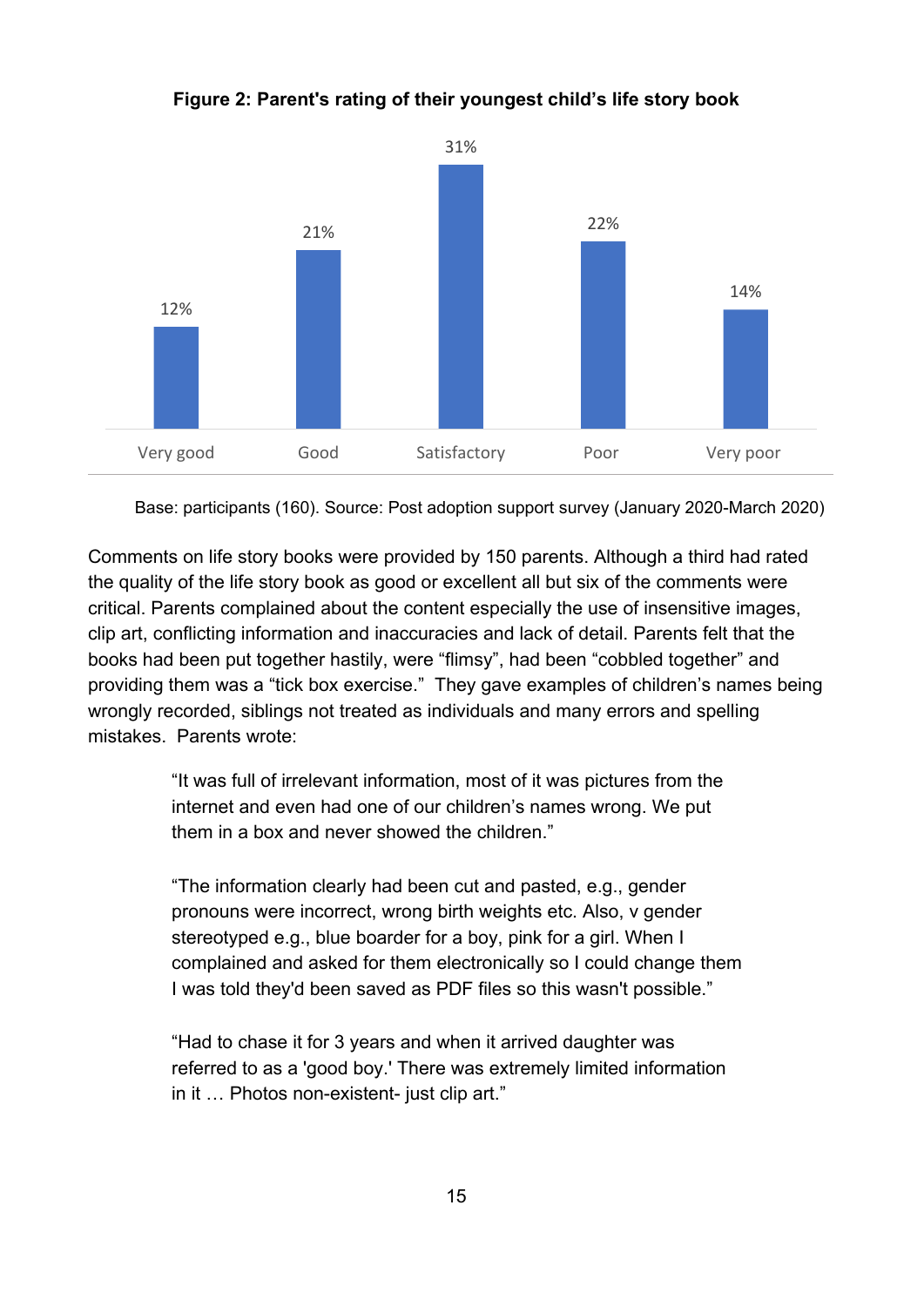"We went to & fro with the agency over the life story book - appalling layout, inaccuracies, pictures without context (or knowing who people were) etc."

While most complained about too little or inaccurate information, other parents thought that inappropriate information had been included. For example, including the full names and addresses of birth parents or including explicit details of the abuse the birth mother suffered during her childhood. National minimum standards in adoption state that the book should "represent a realistic and honest account of the circumstances surrounding the child's adoption" (DfE, 2014b p. 13). However, there were complaints about the reality of the birth family circumstances being glossed over or omitted.

Parents wrote that books were often completed by student social workers (on placement with the LA as part of their training) or by workers who did not know the child. For example, writing,

> *"*The person undertaking the production of our child's life story book retired during its creation and it needed to be finished by someone else. … None of it had been created or stored digitally this proved to be a timely and inefficient affair. Why on earth in 2018/19 this was still be done by hand like a scrap book is beyond me?" …

"She had 4 social workers in the 1st year. Life story work was continually promised for 2 years before it was quickly done by a 5th worker who didn't know her."

Six of the 150 comments expressed satisfaction with the timeliness and/or quality of life story books. These parents wrote, "Our daughter's social worker worked really hard to engage birth dad's family to provide photos for us and sent them on really quickly." … "The life story book is so well laid out. There is even space to add to it as the years go on." … "My child's book although very late is excellent." … "An absolutely amazing idea and (as an adoptee myself) a crucially valuable item which I know will be cherished. Could have been executed slightly better but understand the time pressures so appreciate the effort."

Many of the parents who rated the books as good to excellent had re-written the books themselves or adoption social workers had taken responsibility for collecting information, and correcting errors before parents felt able to share with the children. The Adoption Support Fund (ASF) had also been used for psychologists to fill the gap and work with children on their life stories and books. Parents wrote, "Life story books were poor and our social worker from [name of VAA] is trying to get these fixed so I can introduce them to the children." … "Council life story book terrible. Our adoption social worker made it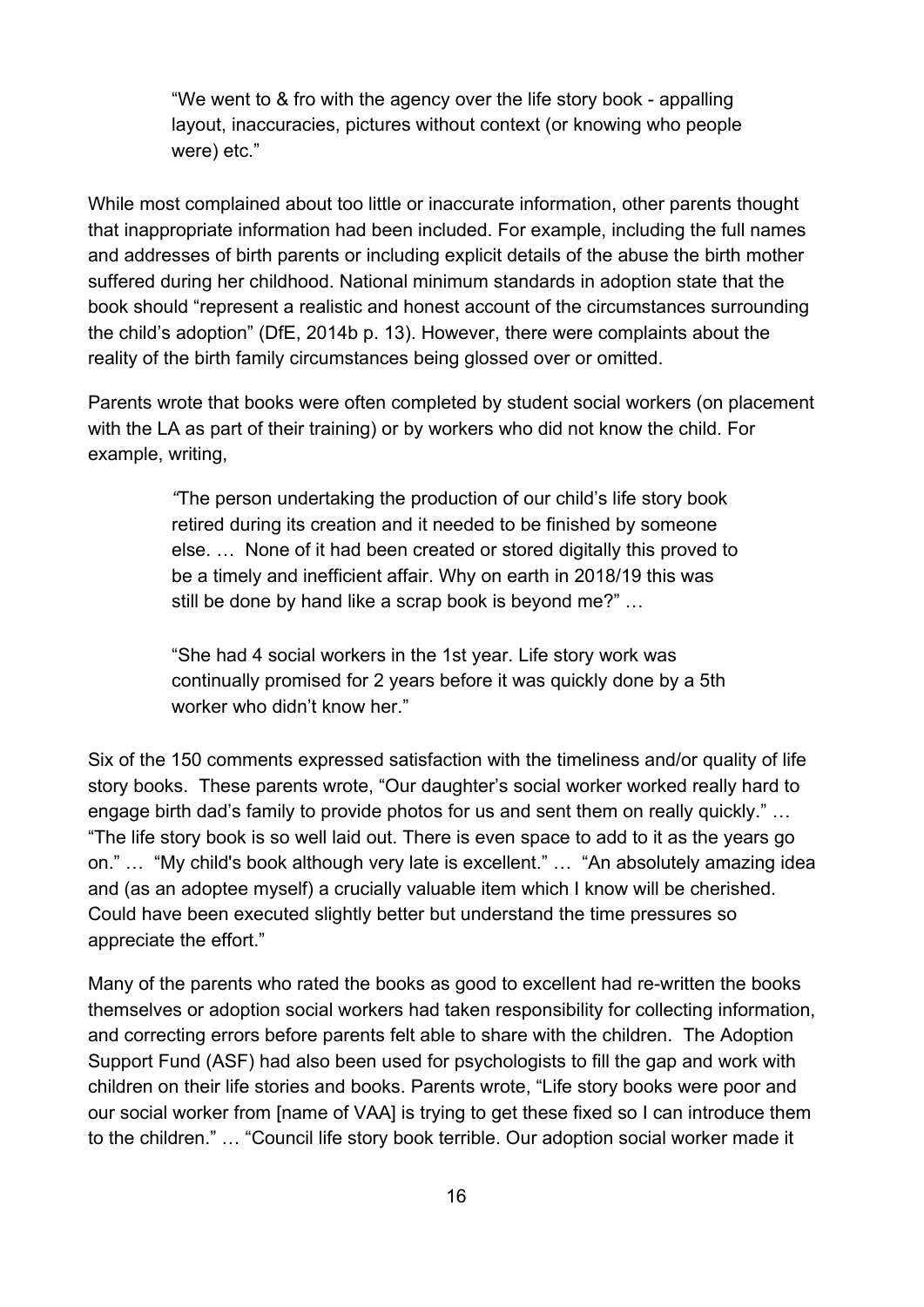excellent." … "With the help of a post adoption social worker, my son's life story book has been completely rewritten. It is now suitable for him to see and read." A few recognised that social workers had little time to complete life story books and one parent recorded that it had to be completed in the social worker's own time.

### **Financial support from the Local Authority**

Financial support in the form of statutory adoption leave and pay is available through employers for adoptive parents who meet the criteria.<sup>[4](#page-16-1)</sup> Additional financial support is provided by the LA in certain circumstances. The assessment for financial support is usually completed by the RAA but the LA provides the funding. Although most parents stated that they did not need financial support, 14% would have liked it but it had not been provided. Self-employed adoptive parents thought that it was unfair they were ineligible for statutory adoption pay from the government, despite being taxpayers. Thirtyeight parents (18%) had received a settling in grant and a regular adoption allowance. For these parents the financial support made a big difference enabling one parent to stay at home to care for the child. However parents also wrote that there was: a lack of transparency in LA decision-making on finance, too much variation in the provision of adoption allowances depending on where adopters lived, or that they were made to feel that they should not be asking for financial help. Parents wrote, "Refusal of continued financial support without any explanation." … "Social worker leaving six months ago and no one contacting us since despite my calling to ask for help." … "During matching I asked about the adoption allowance and was shut down without any discussion at all. Other adopters whose children have fewer issues and are from a different LA receive a generous adoption allowance. There should be a national policy on this, it should not be dependent on the will or financial situation of a particular LA."

Most post adoption support is provided by the adoption teams and therefore, parents were asked about the support they had received and wanted from their adoption agency.

## <span id="page-16-0"></span>**3.4 Parents who had never asked for support**

Parents were asked if they had **ever** asked their adoption agency/RAA for any kind of post adoption support. Fifty-seven parents (27%) responded that they never asked for support. There were no statistical differences in the characteristics (type of household, child or adult's age or ethnicity, length of time in placement or by RAA) of those who had or had not asked for post adoption support.

The reasons why parents had never asked for support were supplied by 42 of the 57 respondents. Although nearly half of all the parents who responded indicated that they had felt encouraged to use services ( [Figure 1\)](#page-11-2), parents who had never asked for

<span id="page-16-1"></span><sup>4</sup> https://www.gov.uk/employers-adoption-pay-leave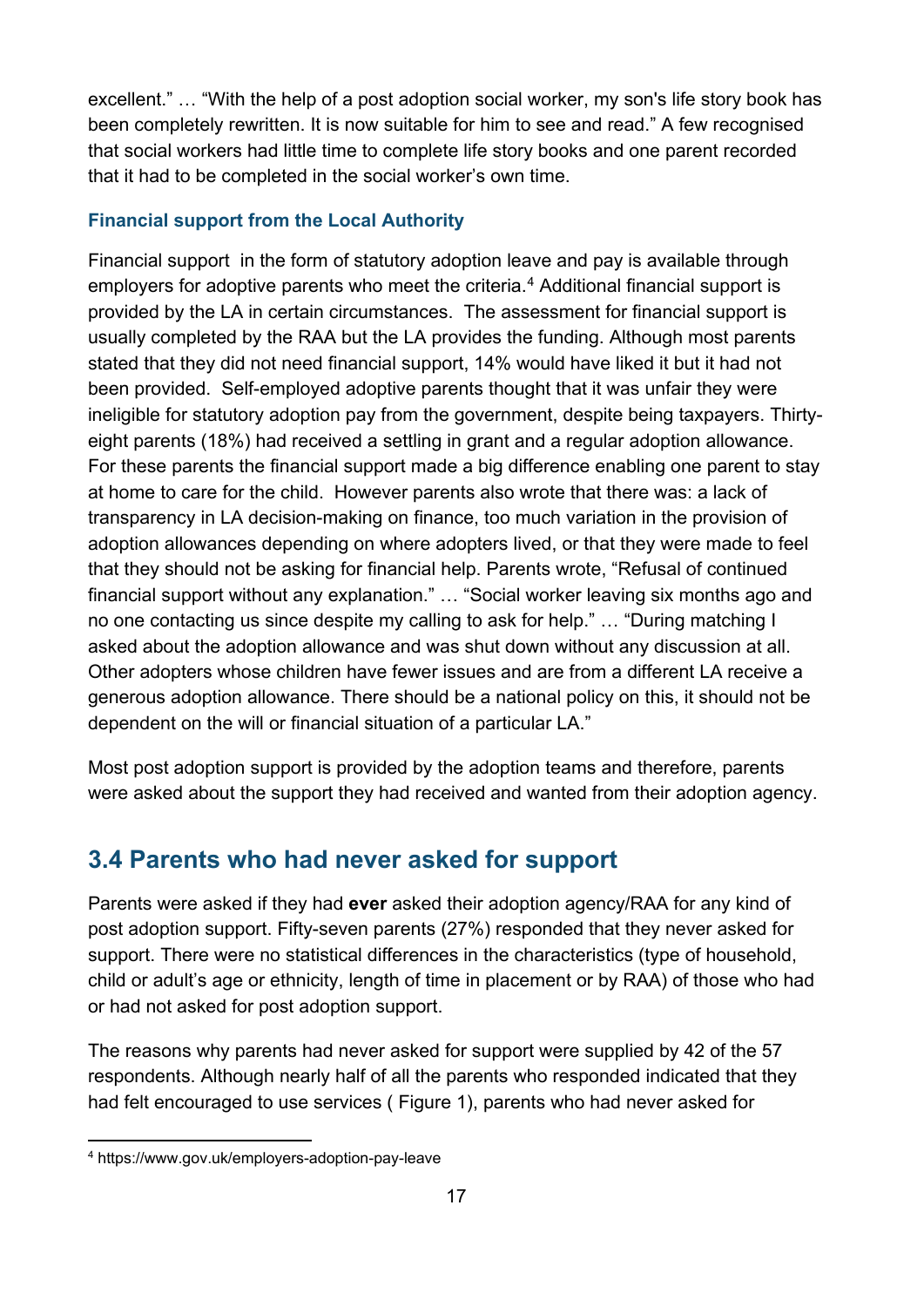support, commented that they had often felt deterred from help-seeking. They were critical of earlier contact with social workers and wrote for example,

> "I don't want to apply although we could use it as they were really patronising and not evidence-based during the adoption process, so I don't want them to come in and do an assessment again."

Two parents also wrote about data breaches that undermined their confidence in professionals, *"*A social worker from within our agency [name of RAA] leaked our court document family photo of us, our adoptive son and our birth daughter to the birth mother. They have refused to take responsibility for the leak." … "[Child's social worker] has failed to keep promises … left confidential information relating to another child here and does not inspire confidence."

Three parents wrote that they had been given no information on support and did not know whom to contact. One parent wrote:

> *"*I think they assume you know and understand what to do, how to reach out. When you ask you get, "Just contact [name of RAA]" - but for what? How? What can you get?"

Twelve parents wrote that they had not required additional support but suggested improvements in services. They wrote about wanting to see improved training on adoption issues for health visitors, for better communication from their RAA, and a more standardised service with less variation between LAs and RAAs. They wrote:

> "Have not had any contact with agency since 2018 when our social worker went on maternity leave. We don't need support at present, but some contact to see how we are getting on would be nice."

"Patchy communication-when we contacted them about post adoption events that were taking place. We were often told that there had been a problem with email mailing lists."

## <span id="page-17-0"></span>**3.5 Parents who had asked for post adoption support**

Nearly three-quarters of parents (151:73%) reported that they had asked their adoption agency for at least one type of post adoption support. Most (82%) of these requests for support had been made in the last year and had gone to an RAA. A minority (33) had last asked for support before the RAA formed. Parents were asked whom they had first spoken to when they asked for support (Table 4).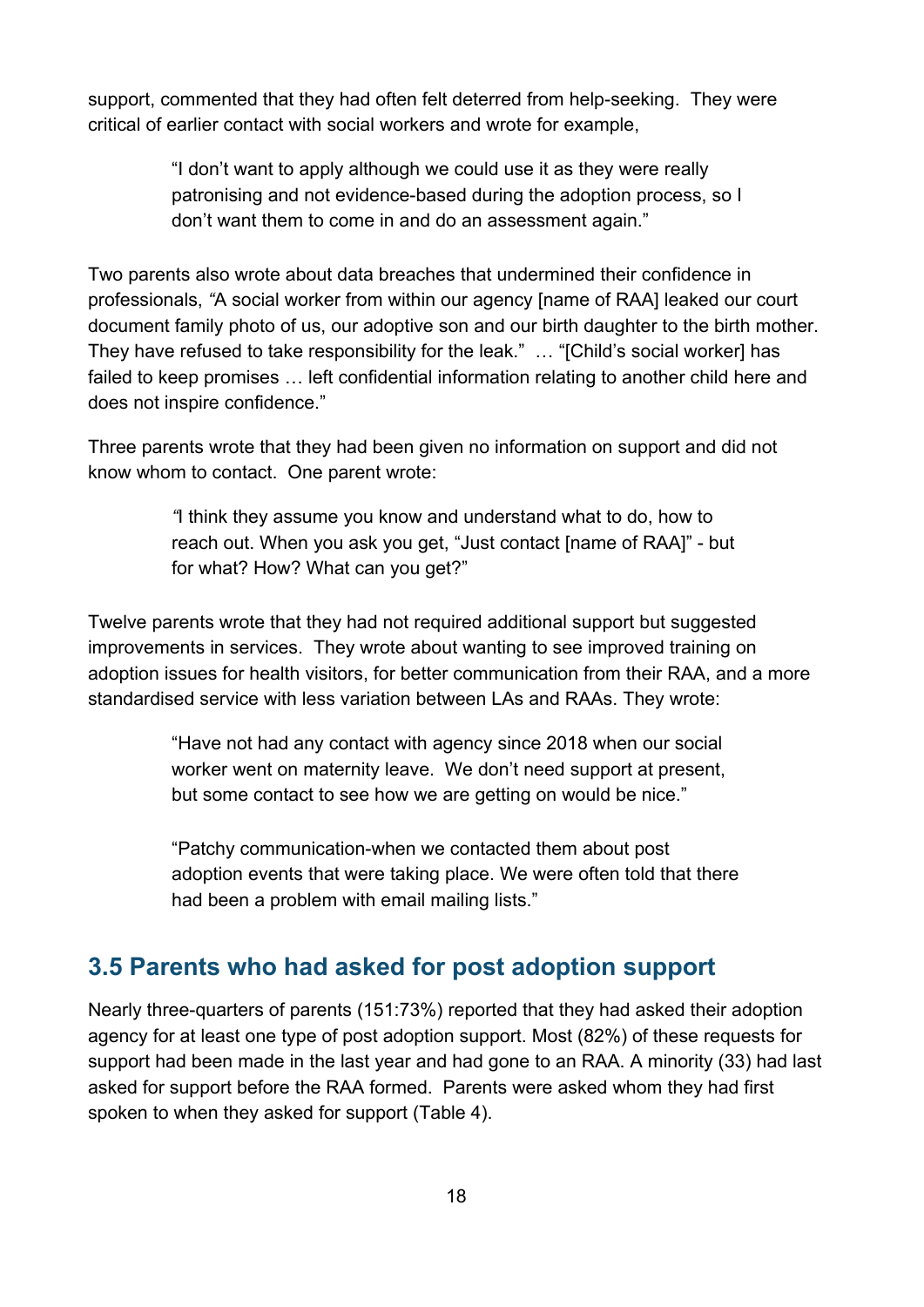|                                          | <b>Before RAA went live</b><br>$(n=34)$ |      | <b>After RAA went live</b><br>$(n=117)$ |       |
|------------------------------------------|-----------------------------------------|------|-----------------------------------------|-------|
|                                          | n                                       | $\%$ | n                                       | $\%$  |
| Spoke to adoption worker                 | 16                                      | 47%  | 45                                      | 39%   |
| Do not know who I spoke to               | $\overline{7}$                          | 20%  | 9                                       | 8%    |
| <b>Emergency Duty Team</b>               | 3                                       | 9%   | 11                                      | 9%    |
| Parent contacted RAA by email/<br>letter | $\overline{2}$                          | 6%   | 27                                      | 23%   |
| Spoke to children's worker               | $\overline{2}$                          | 6%   | 10                                      | 8.5%  |
| Customer care centre                     | 1                                       | 3%   | $\overline{7}$                          | 6%    |
| Answering machine                        |                                         |      | 4                                       | 3%    |
| Could not get through on the phone       |                                         |      | 3                                       | 2.5%  |
| Other                                    | 3                                       | 9%   | 1                                       | $1\%$ |
| <b>Total</b>                             | 34                                      | 100% | 117                                     | 100%  |

**Table 4 First point of contact on the last occasion support was requested**

Base: participants (151). Source: Post adoption support survey (January 2020-March 2020)

Four parents received no response to their initial request and wrote: "No-one contacted me after I emailed." … "No-one called me back. After ringing and leaving messages 3 times we were put on a waiting list for help. We still haven't been contacted so have paid privately for help."

## <span id="page-18-0"></span>**Reasons for requesting support**

Parents (n=151) were asked what kind of support they were trying to access on the last occasion they contacted the agency and given a free text box for responses. The main reason that parents had contacted the RAA was for behavioural and therapeutic support for the child in the home and in school. A few parents were asking for a referral for a specific assessment (e.g., specialist paediatrician) but most wrote about needing help with specific behavioural issues. They were asking for immediate support. For example, writing,

"Son taking drugs, involvement with police, desperate for help."

"I was at the point of adoption breakdown and my daughter had acted upon suicidal thoughts. I had previously contacted for support but had no follow up from the previous call and no response from the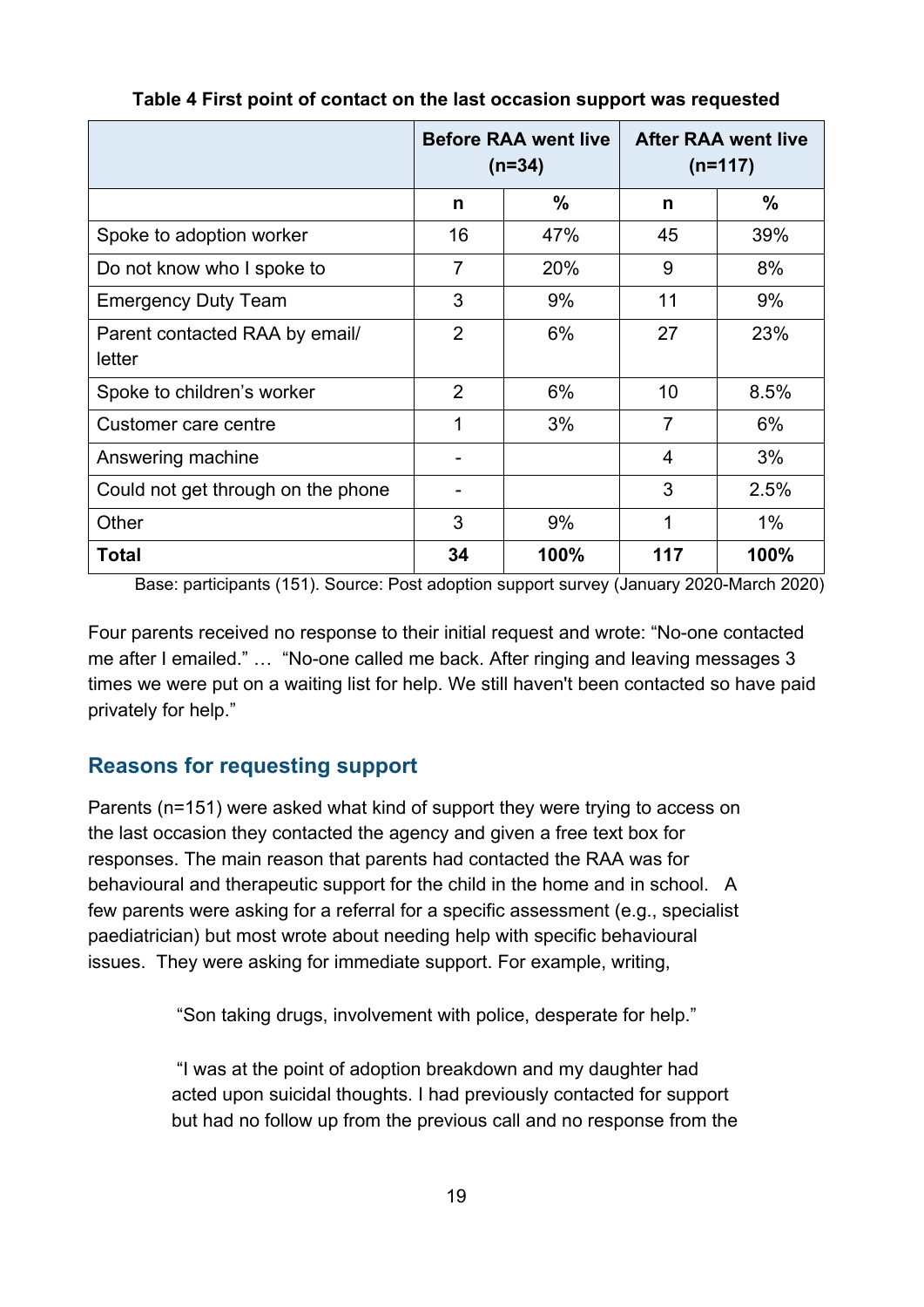call prior to that. I then contacted the Director of Children's services who intervened."

"Help with getting sensory occupational therapy as child was at risk of a permanent exclusion. LA were refusing to ask for advice on his OT needs as part of the Education, Health and Care Needs Assessment and help with a school as the relationship was at breakdown point."

Nine percent had contacted the Emergency Duty Team: a team that is contacted out-ofhours and often when families are in crisis.

Some wrote that they had contacted the RAA to chase previous referrals or assessments and to complain about delays due to documents "going missing" or staff shortages. Parents wrote that meetings to discuss their support needs were held weeks after their initial request for support due to workers being part-time. One family wrote that they were completing a third 'assessment of need' for their application to the Adoption Support Fund, as their previous two assessments had "gone missing". Parents wrote:

> "When I called, they said they would respond in 48 hours. Two weeks later I chased (knowing how bad they are) but they had forgotten!"

"Help with everything, school, therapeutic, foetal alcohol spectrum disorder. But gave up after 18 months and getting no response."

Individuals wrote about wanting general guidance on children's sleep problems, the availability of local support groups, advice on how to choose schools/ transition to college or talking to children about adoption. There were also requests for the agency to provide support for contact, life story work for the child, counselling and for financial support.

> "We have asked to have our financial support reviewed and extended as we cannot use support services like breakfast club and after school services due to the issues our children have because of their neglect suffered - therefore we both cannot work full time and need some financial support to enable us to work part time."

Parents were asked how they felt about the agency's response to their latest request for support (Figure 3). The responses were on a scale with zero representing 'I felt dismissed, or the problem was minimised' rising to 10 (I felt listened to, understood, and supported). Nearly half (47%) rated their satisfaction with the response as high or very high. However, very few of those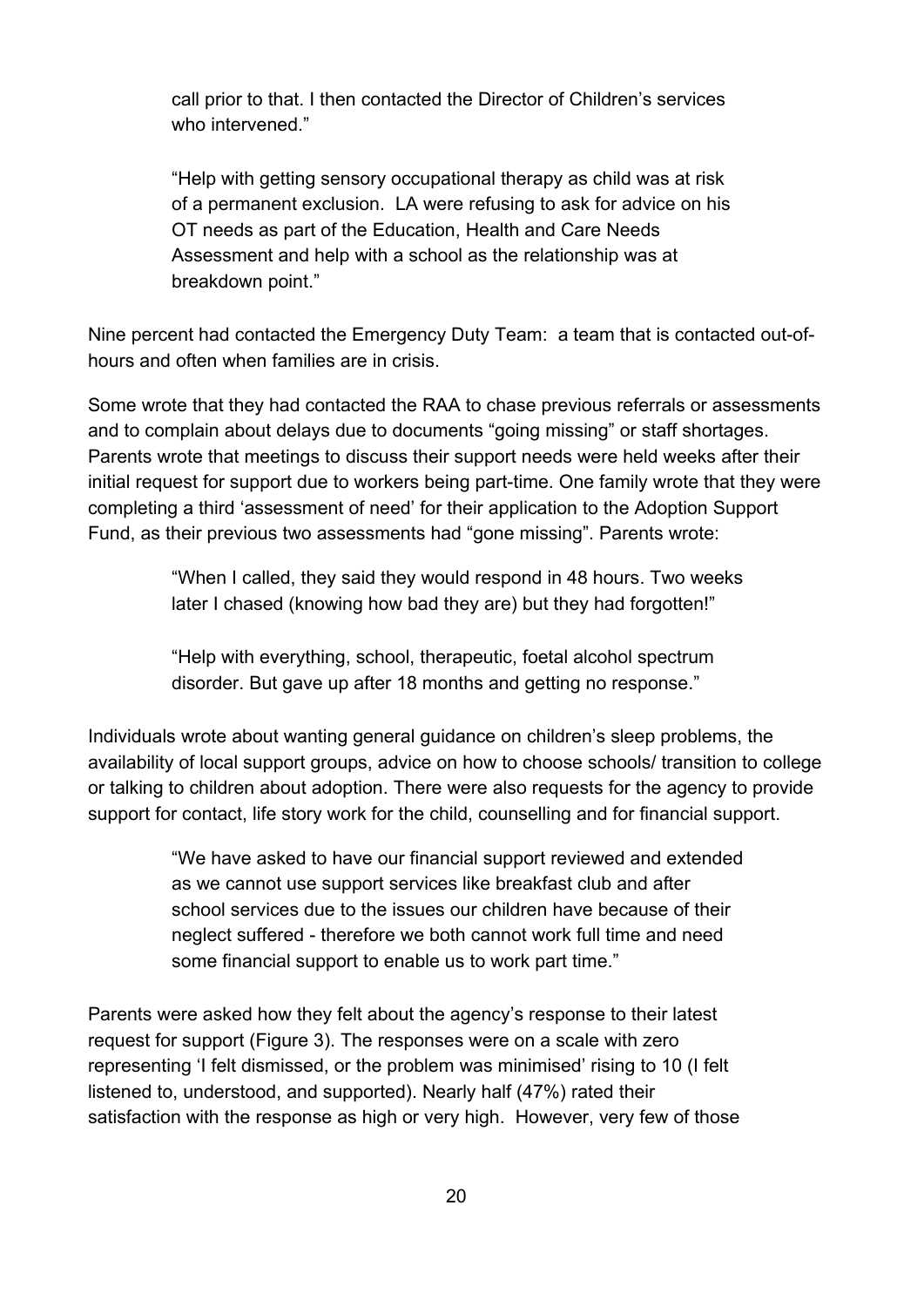who were satisfied left any comments on the services they received, although many of these had an application made to the ASF.



**Figure 3: Parent's satisfaction with the agency's response to the call/request** 

Base: participants (145). Source: Post adoption support survey (January 2020-March 2020)

## <span id="page-20-0"></span>**3.6 Assessments of need for adoption support services**

The Adoption Act and Adoption Service Regulations set out the eligibility of who can request an assessment of need and the process to be followed. The assessment is a gateway to support services. Adoptive parents are eligible to request an assessment and the local authority *must* undertake an assessment except if the request is for counselling, information, or advice only. The regulations require the person to be interviewed and a written report prepared. Once the assessment is complete, the decision needs to be given with reasons and, if support is to be provided, the agency must issue a draft plan.

Most of the 151 parents who had sought support were likely to have required an assessment: 21 (14%) parents felt that their request did not require an assessment as they were asking for information and/or chasing previous referrals. However, 22 (15%) parents who had requested support received no follow-up from the agency and a further 24 (16%) parents did not have an assessment of need. Parents wrote that they were unaware of their eligibility to ask for an assessment, were denied one, or they were still waiting for an assessment due to staff shortages. Parents wrote:

> "We would have loved an assessment. It was not offered neither was a meeting with any post adoption social worker." …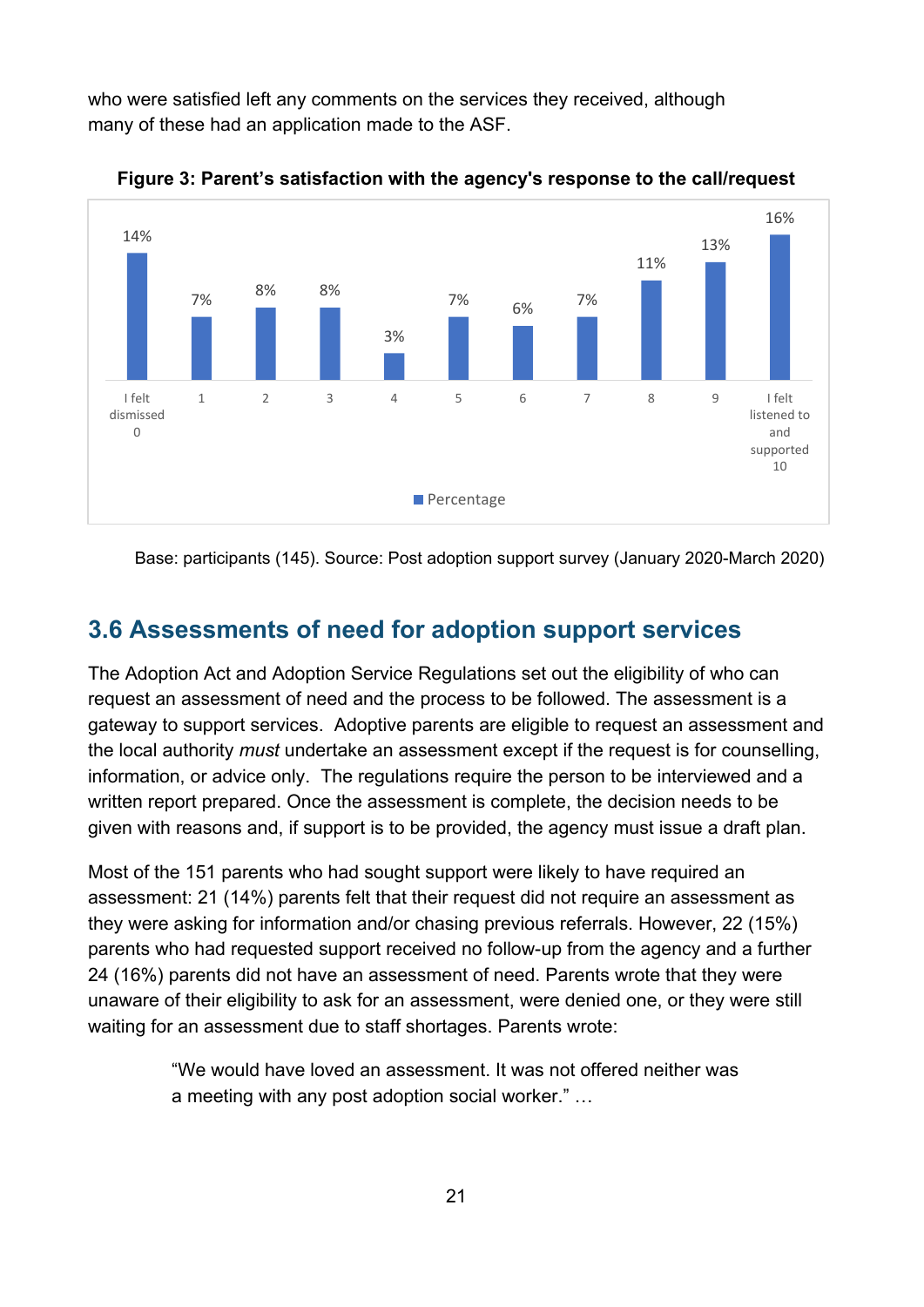"I was not asked. I was told that we no longer had a social worker assigned and we had to join a waiting list to be assessed whether or not the children were still in need of the ongoing attachment therapy. We were told the waiting list was more than 6 months and that there would be no therapy funding (and therefore no therapy) for that time."

… We have requested an assessment since July 2019. Still not completed. No support provided in 8 months despite ongoing problems reported by us and school." … "I wasn't made aware this [an assessment of need] was available." …

"Still waiting to speak to someone, as our original social worker has left and not been replaced as yet." … "I had a visit from a lady who told me I'd get a visit from a social worker; it would go to the MASH team - none of this happened. They didn't communicate with me."

## <span id="page-21-0"></span>**Parents who had an assessment of need**

Just over half (84; 56%) of those who had sought support had an assessment of need. Of these, the outcome of the assessment was:

- 58 parents (69%) support was needed and was to be provided through an application to the Adoption Support Fund
- 17 parents (20%) support was needed and to be provided through the RAA.
- 9 parents (11%) assessed as support not required or a decision was made not to provide.

## **Assessment decision that support was not needed or would not be provided (n=9)**

Parents recorded that they disagreed with the assessment decision. For example, an adoptive parent wrote that the adoption support team would not provide support in the making of the Education and Health Care Plan as they lacked knowledge of the process.

#### **Assessments where the need for support was identified (n=75)**

Even when the need for support was agreed parents were still writing about delay and waiting lists for additional assessments or for the intervention to be provided. Parents wrote,

> "We still have not received the support after six months of waiting! We are waiting for funding to be approved for therapy."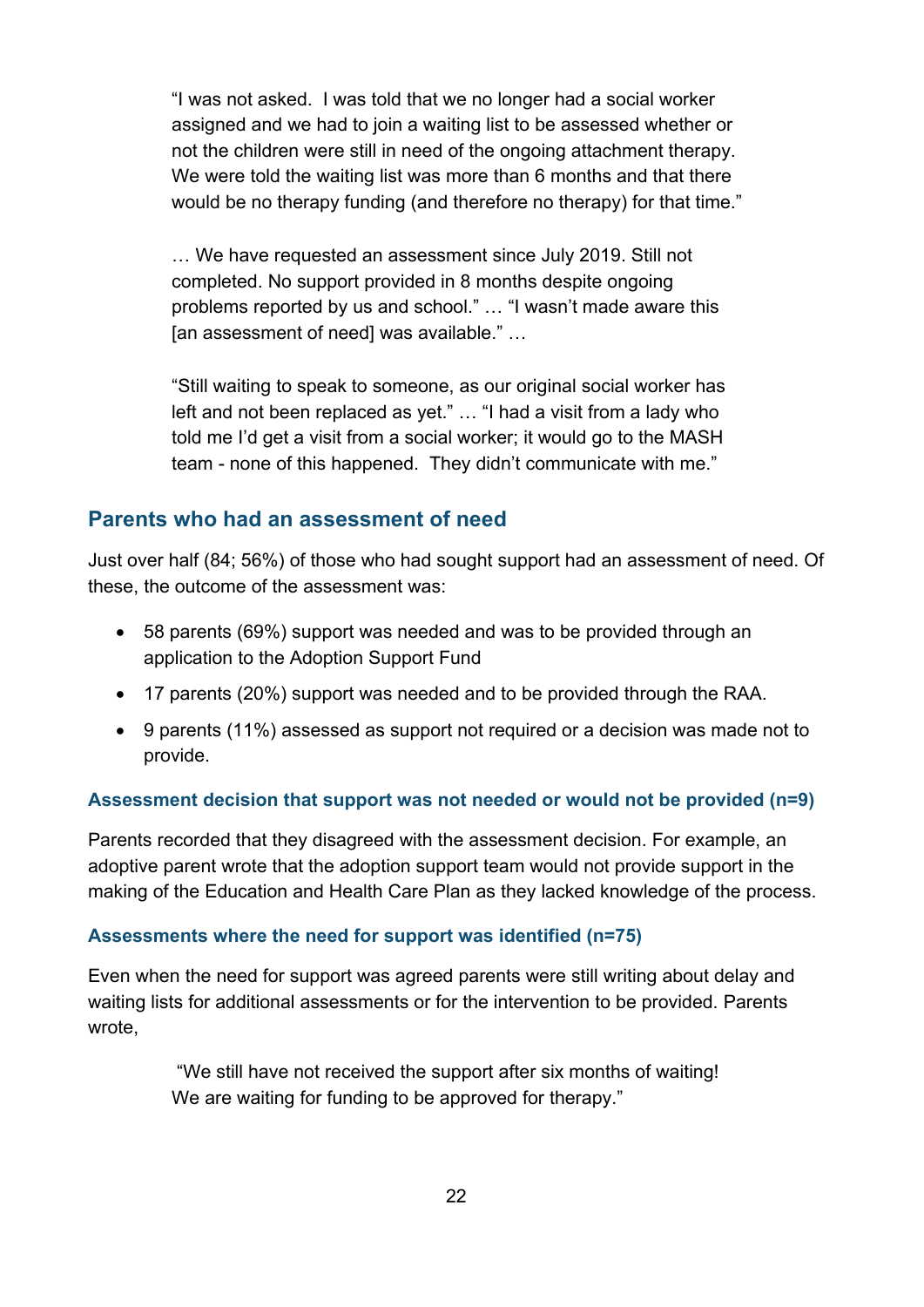"We have only now received confirmation of funding (over 12 months after initial contact) and are about to start Occupational Therapy."

"You have to wait too long. Children could die from suicidal attempts Waiting for [name of RAA] broke my family apart."

"Assessment was completed saying our child was eligible for ASF, but due to "getting lost in the system" no support has yet been provided."

## <span id="page-22-0"></span>**Interventions provided**

Fifty assessments of need had resulted in interventions being provided at the time the survey was completed. Parents were asked about the types of support they received. For most, specific interventions had been provided and not just further assessments. Only a minority had funding for additional specialist assessments where the concerns were for example that the child was engaging in sexually harmful behaviours or autism was being considered.

ASF funded interventions were primarily therapeutic support for children consisting of play, music, or art therapies and EMDR. Dyadic Developmental Psychotherapy (DDP) was provided sometimes in combination with family therapy, Theraplay, or sensory integration therapy. There were also examples of psychologists working with children on their life stories or on attachment difficulties. The RAAs provided therapeutic parenting courses, DDP interventions, an allocated post adoption support worker who was able to act as an advocate in school meetings and/or support the adopters in their parenting. The RAAs had also worked with the child's LA to provide a few parents with respite that included funding of adventure breaks or PGL holidays for the child. Some parents wrote "counselling" or "therapy", and it was unclear whether this was for the child or for themselves and others wrote that they had also been allocated.

## <span id="page-22-1"></span>**Match of the child's needs and services**

Once interventions were provided most parents thought they had made a real difference writing:

"Invaluable"

"Art therapy had been fantastic and changed things for the whole family. Our therapist is amazing and really understands trauma."

"Daughter has one to one in Adoption Psychology which she finds useful."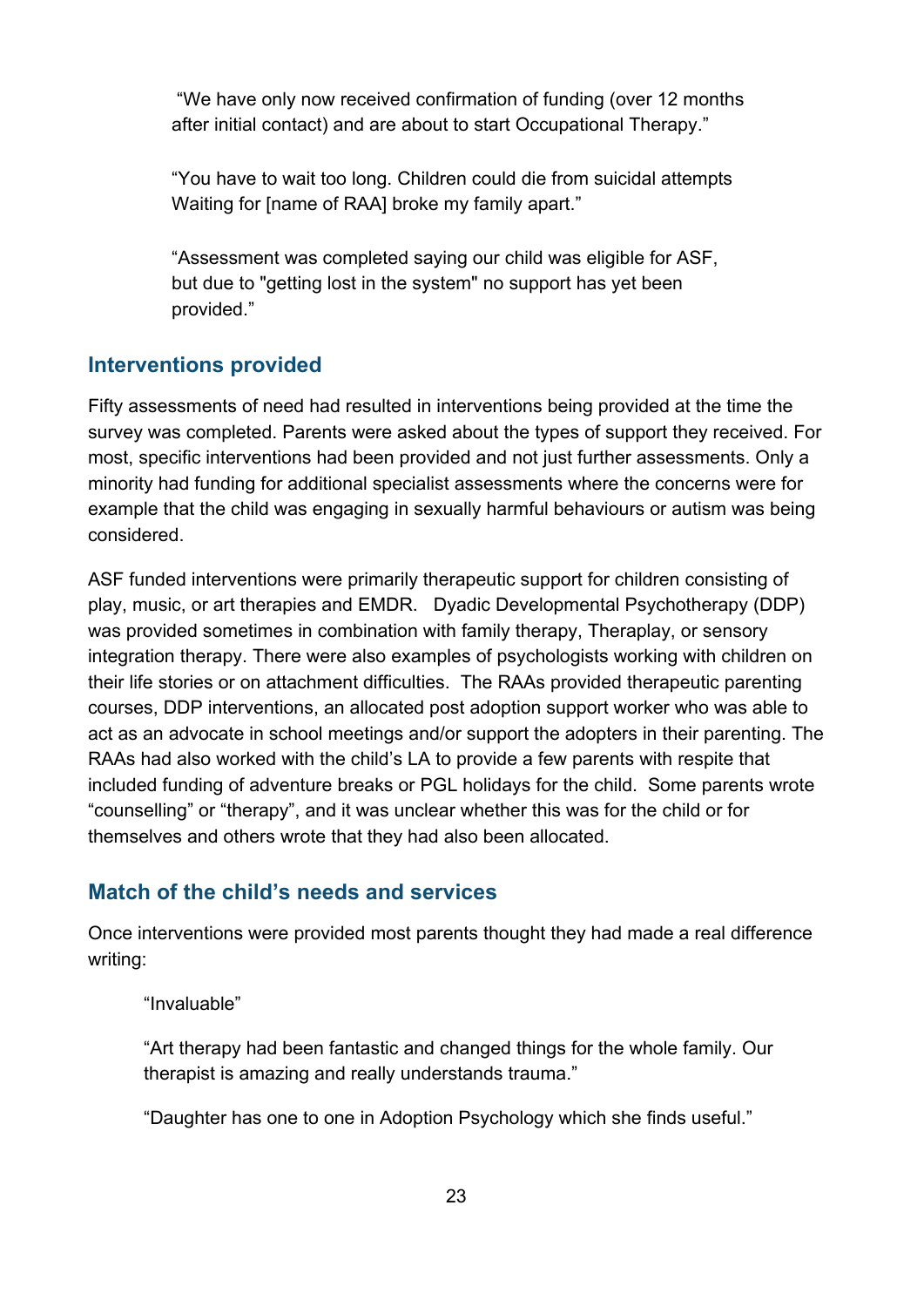"Life Story Therapy and Play Therapy were very useful. DDP has helped one child and is ongoing for the youngest child."

Parents were however frustrated by the slow process and the length of time it had taken to get funding in place and the intervention started. For some children, the delay had made school transitions more difficult or had exacerbated existing problems.

Forty-nine percent of parents thought that there had been a good to excellent match between the child's needs and the services provided. A few (11%) thought that the intervention had met some but not all the child's needs or the support had ended too soon writing "Yes [it had met child's needs] but the funding wasn't enough to sustain the support for a year." … "What we have is excellent, but we only have 8-10 session which is massively below the level of need we have been assessed as requiring."

As the survey question asked about parent's last request for support, interventions had not ended in some families and 20% parents replied that the outcome was not known as the work was "ongoing" or "too soon to tell." Just five (10%) parents thought that the chosen intervention had been unhelpful. One parent wrote that the child refused to attend, and the others thought that the allocated post adoption worker lacked skills and understanding of adoptive family life.

All the parents were asked about their satisfaction with post adoption service (Figure 4), including the speed of response, time taken to start an assessment, the competence of the worker, the match of needs and services, time taken to provide services and the quality and sufficiency of support on a 0-10 scale.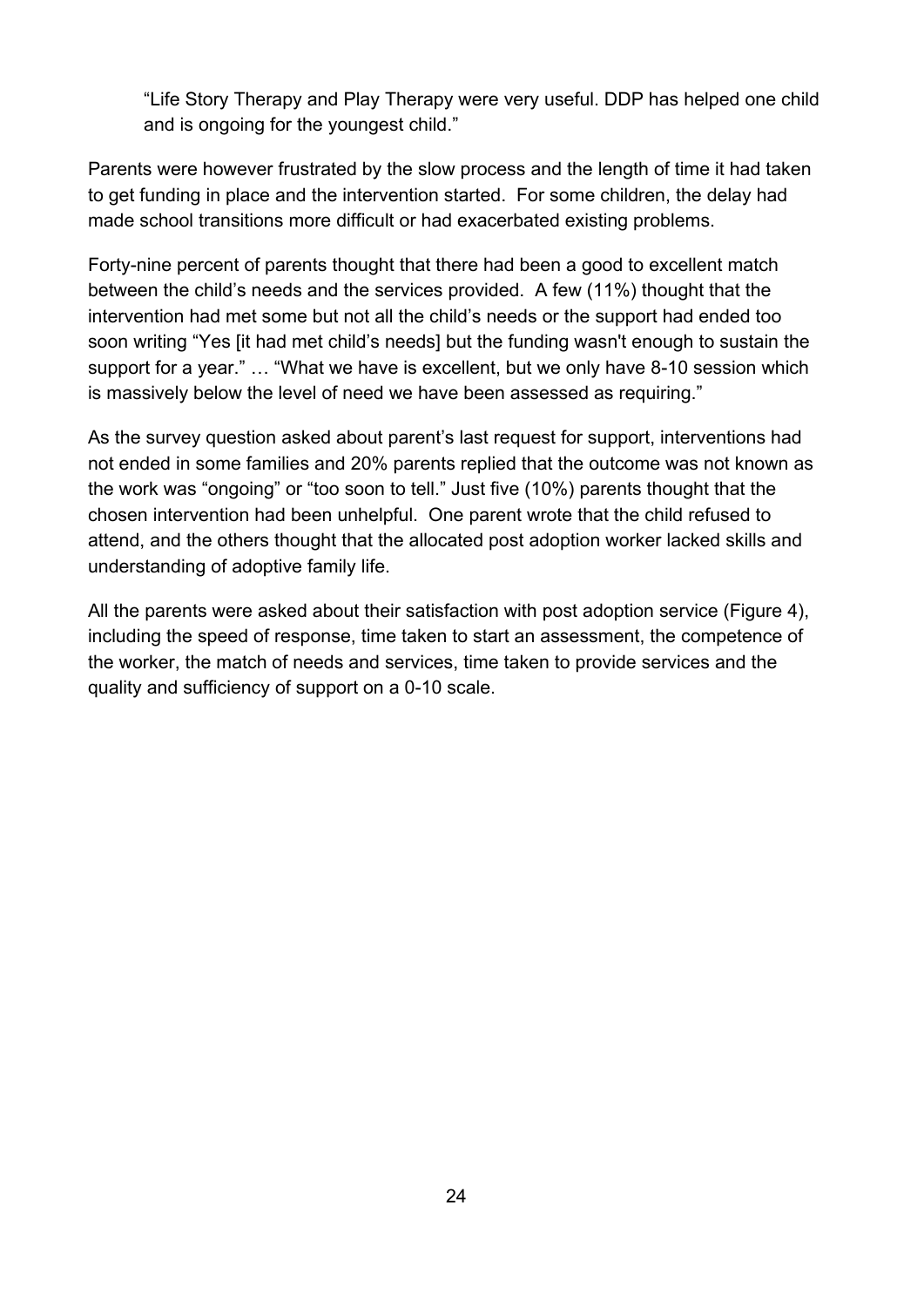

**Figure 4 Parent's satisfaction with post adoption services**

Base participants (132-146). Source: Post adoption support survey (January 2020-March 2020)

# <span id="page-24-0"></span>**3.7 Most helpful support from the RAA**

Parents were asked what the most helpful support had been they had received since the RAA had formed: 110 parents provided text responses. A handful of comments were from parents who wrote that they did not know what an RAA was or wrote that they had never received any adoption support. Parents wrote:

> "We have a named caseworker, who has remained with us through the shift to becoming an RAA. This has been really helpful as we have been through an ASF provided clinical psychological assessment which then led into the current therapeutic provision which we now have. The social worker allocated to our family has been able to follow through from the report into accessing the right therapeutic support and has supported us in talking about our child's wider needs (engagement with CYPS, community paediatrics etc). Having a person who knows us makes a really big difference. Also, an excellent four-day training course – Therapeutic Crisis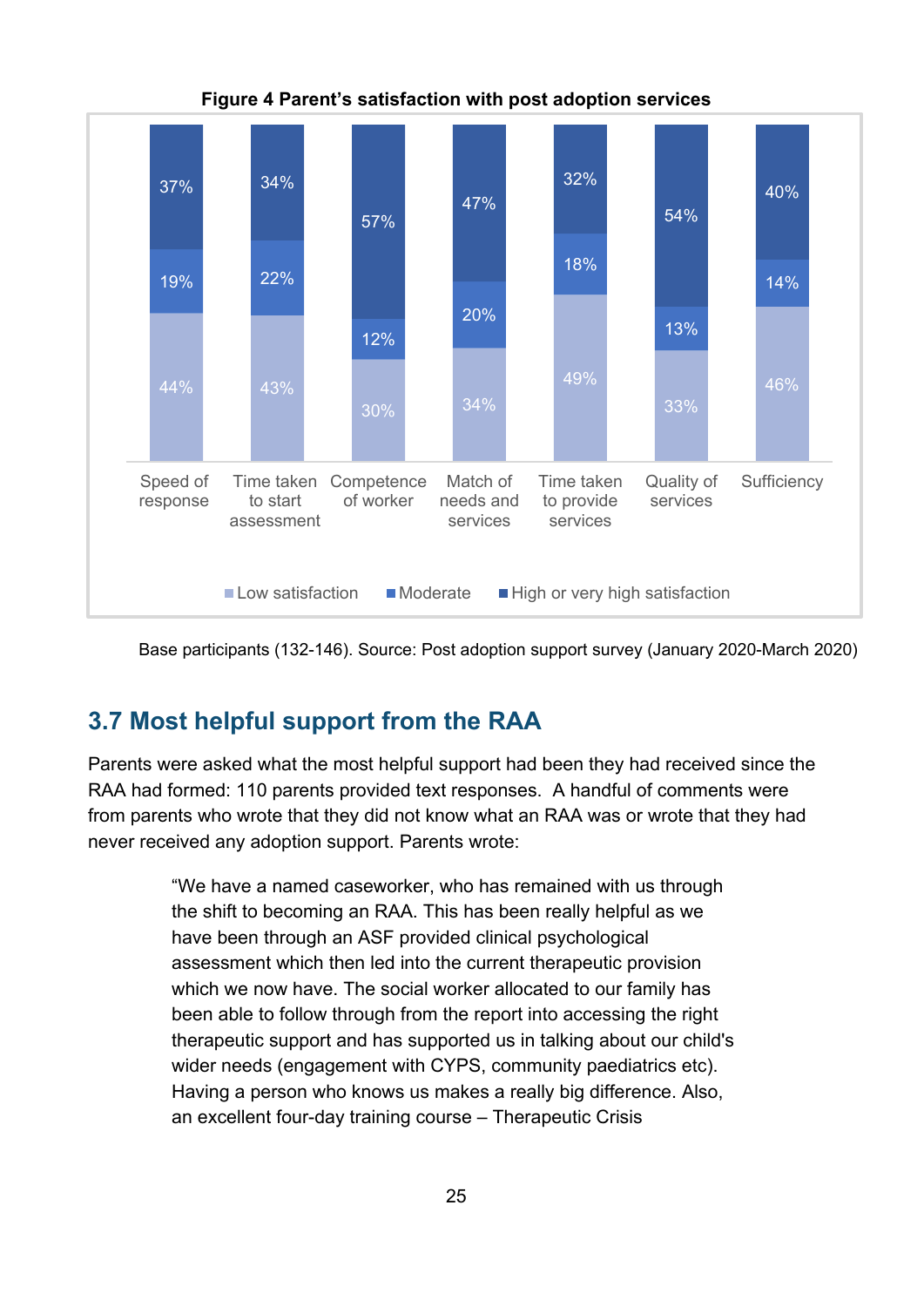Intervention for Families - which really changed how we were parenting our son, giving us greater confidence."

"Being able to phone up directly an individual who you trusted and gain advice almost immediately."

"Therapy for daughter and funding to help me stay at home."

"Linking in with all the services to create a team around the child bringing in education psychology and adoption psychology. Accessing the adoption support fund."

The majority wrote about the benefits of accessing the ASF funding, and the one-to-one support from their RAA adoption support social worker, the training courses and peer support events, buddy programmes provided by the RAA and financial support from the LA. Some parents named individual therapies as the most helpful support (e.g., DDP, Theraplay, and Family Therapy) or training courses such as the NVR training delivered by PAC-UK or the 'Great Behaviour Breakdown' training. Parents wrote about the importance of having a supportive and accessible social worker who listened and understood their concerns and could answer questions on their child's history. They also appreciated referrals to other services such as to Head and Hearts<sup>[5](#page-25-0)</sup>, occupational therapy, psychological services for attachment difficulties and referrals for specialist assessments e.g., neuropsychological assessments.

Whilst most parents felt that educational support had been insufficient, five parents wrote positively about being given strategies to help their child in school or the development of risk assessment and management plans (RAMP) for children displaying sexually harmful behaviour in school.

Agency facilitated letterbox support, peer support groups and social events with the opportunity to meet other adopters were also liked. Events such as family rambles, regular support groups, a group for those parenting teenagers, mothers and fathers' groups were all mentioned. Parents wrote that the most helpful support was:

> "The play group for adoptive families once every couple of months. Christmas party and summer picnic." …

"Monthly information sessions-some very informative sessions, beneficial to hear form other adoptive families."

<span id="page-25-0"></span><sup>5</sup> https://www.headsandhearts.org/about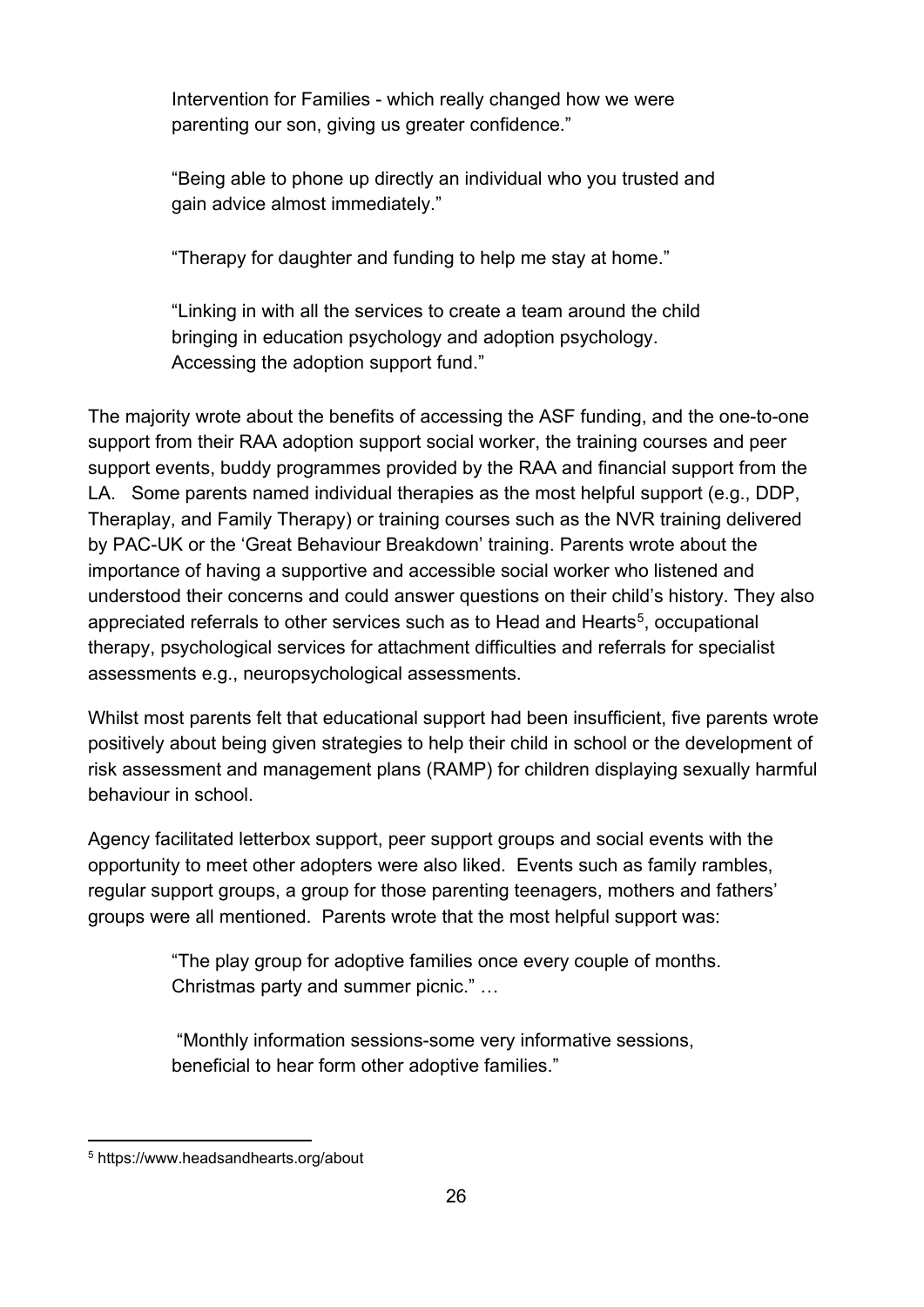"Workshops on different topics and through these meeting other adopters."

"There is constant contact and offers of courses, meeting, family days etc. which is wonderful. At the moment, we have found the family days to be most fun and valuable."

## <span id="page-26-0"></span>**3.8 Unmet need and concerns**

Parents were also asked about their concerns and gaps in RAA provision: 131 parents provided responses. They wanted the "basics done properly" and accessing information remained a problem, "Almost all information was provided very early on in terms of what could be available. No follow up and nothing to explain how to access or any entitlements." Some adoptive parents felt that "the whole experience of seeking support is begging, being in crisis, is being fobbed off, and blamed" and earlier intervention was requested, "Early assessment and support at the very start of placement, in school, at home and in the community. Bespoke rather than generic support where needed, especially child to parent violence. Not waiting until crisis point is reached and it's too late."

The main themes that parents wrote about were delays in accessing support, gaps in services and their own training need, especially in relation to using the letterbox service and talking about adoption with their child.

#### **Difficulties in accessing the Adoption Support Fund and appropriate support**

Parents wrote about their struggles to access the ASF, the lack of matched funding and interventions ending prematurely before the benefits could be properly evaluated. They wrote,

> "Actual help to access ASF without a fight - we are all exhausted adoptive parents why is it all so hard! "

"All of our forms / paperwork about the placement, adoption order and ASF application were ignored and not dealt with for months. I could never get through on the phone and when we eventually got a visit, I was told that I had a reputation in the office for being a pain on the phone - all I ever tried to do was speak to someone about my children."

"Refusal to help access ASF as no staff to be able to process requests. No help to understand what help we can get - we are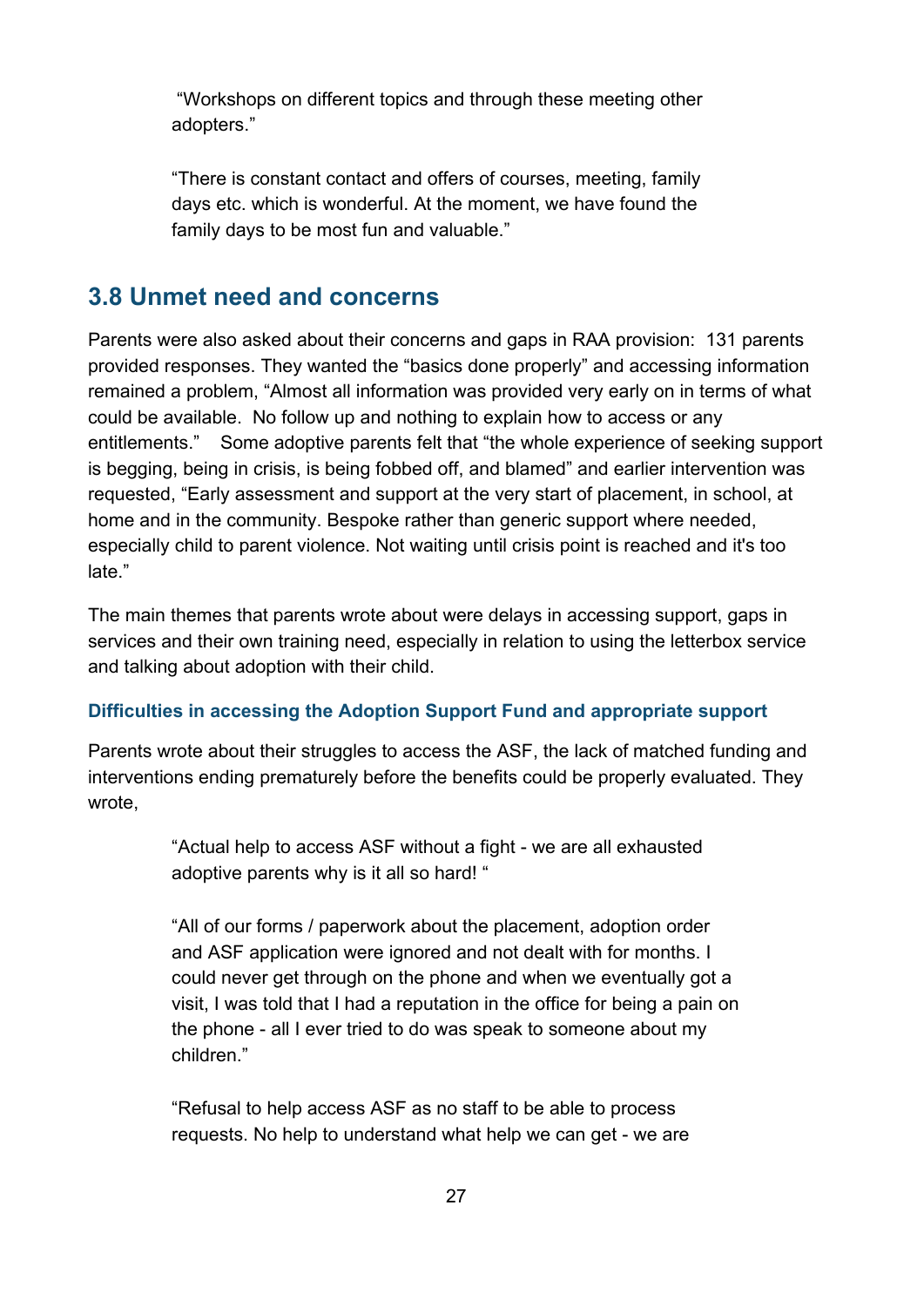expected to guess what can be offered then be told if it is on the approved list. Then told can't access it. Response times poor and no one actually helps. They just say, "That sounds hard" - but no actual help."

"Support for single adopters, if the RAA match funded our ASF we would be in a much stronger position, but they will not match fund anyone, no matter what the level of need."

"The time from when support/therapy finished to the time our file was closed was too quick, there was no time taken to see if the therapy had really worked - which it hadn't, meaning that we still need help and need to start the process of getting it all over again."

To reduce delay one parent suggested that it should be possible to access therapy outside the RAA geographical boundaries "Just awaiting DDP - it's taken more than a year and hasn't started as RAA doesn't have many practitioners on their list of people to access. I would go outside … but those practitioners are not on the RAA list." Some parents complained that although their ASF application had been accepted, they had to find their own therapist without the benefit of any advice, "We had to find our own play therapist - hard when you have no way of knowing who's good." Others complained that specific therapies were imposed without their involvement in the decision "Play therapy did not work very well in our particular case We did not have a chance to choose any particular service, it was provided. Our family was not handled as an entity."

#### **Gaps in general adoption services and concerns about social work practice**

Parents also wrote about inadequate general adoption support services provided by the RAA, social workers who had provided a poor service, and a lack of agency resources. They wrote,

> "Inconsistency between social workers … to the point where they directly contradicted each other."

Constant changes of social worker over the last 3 years, and therefore the constant need for reassessment."

"We were unvisited for 4 months between placement and adoption order. Visits should be at least every 2-4 weeks according to their own rules."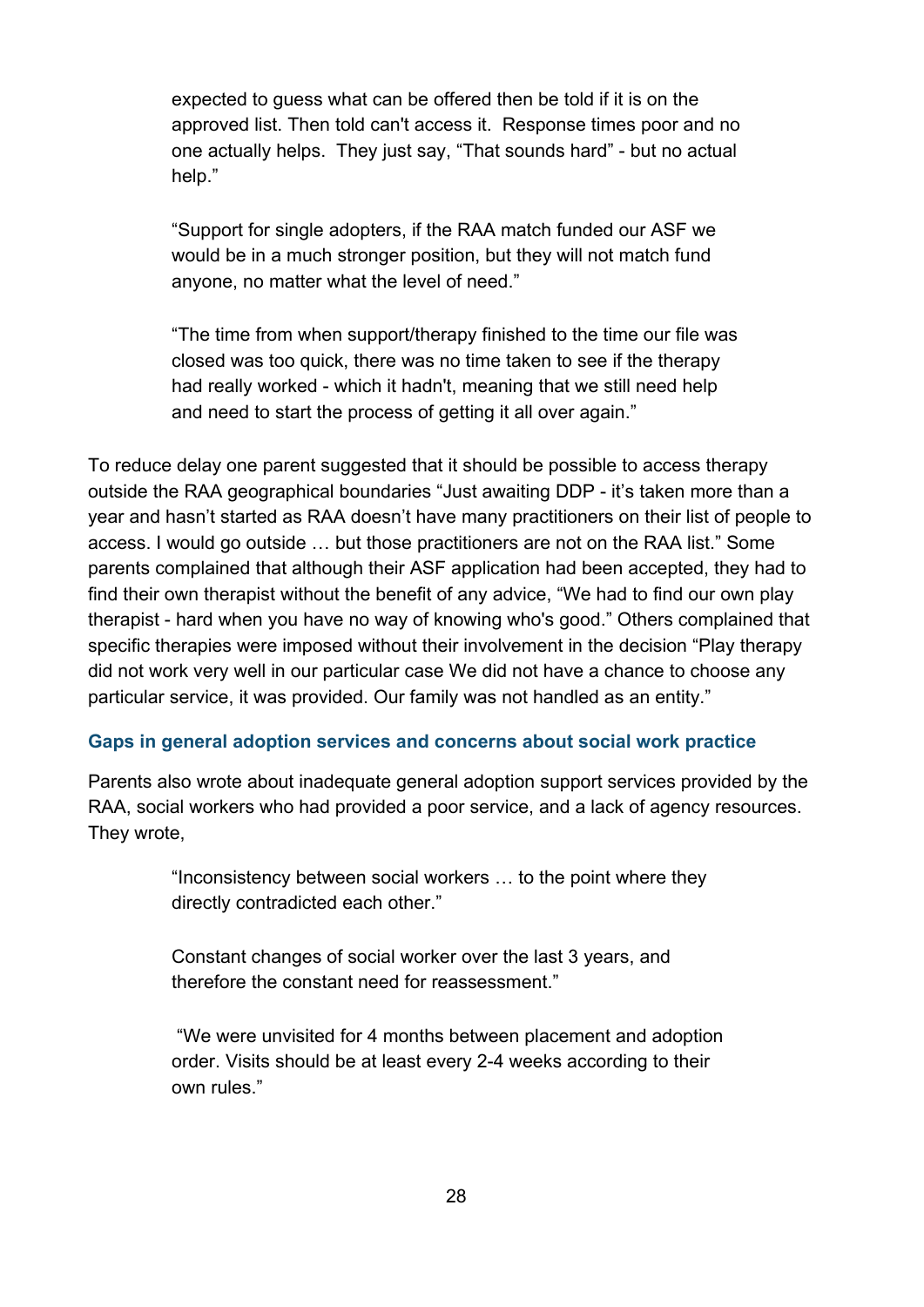"We have had to chase adoption services for everything post adoption. Expenses for introductions were not received for 6 months, Letterbox contact was not set up for over 12 months …It was a constant battle, and no-one wanted to take responsibility. Our Social worker, the Children's Social worker and the IRO all left so we had no support or channels of communication. There was meant to be contact with siblings, but we have heard nothing and are now proactively chasing this, as it is important especially for our eldest child who did live with them."

A few parents wrote they had been upset and angered at the lack of sensitivity shown by professionals:

> "When possible breach of identity was discovered the adoption social worker said that around 70% of birth families know exactly where their child is placed, so don't worry about it."

"When the independent reviewing officer said my child has always been a funny looking kid."

"Being told that my child was not ill enough to receive support for his ongoing needs."

Some social events were criticised: "Christmas events when there's no food provided, no Father Christmas, no nothing!!!!" and training events that were inaccessible, "Family support workers who want to tick boxes but not actually DO anything telling us about courses that are run over a whole day, mid-week. Great idea but we both work, and no childcare means it's not possible to attend."

Parents wrote that what they would like were: toddler groups, support groups for adopted young people, online support forums and emotional support while waiting for the adoption order especially when birth parents were contesting the order. Services for young people were described as lacking, particularly since After Adoption 's Talk Adoption helpline service ended when the agency went into administration.

#### **Gaps in training**

A major theme was gaps in training on the practicalities of using letterbox and talking with their child about adoption and the telling of difficult stories. Parents asked for more training on the management of contact. For example, writing,

> "Letterbox contact - I'd like to know more about how to approach this. Are birth families getting support in reading/responding to my letter?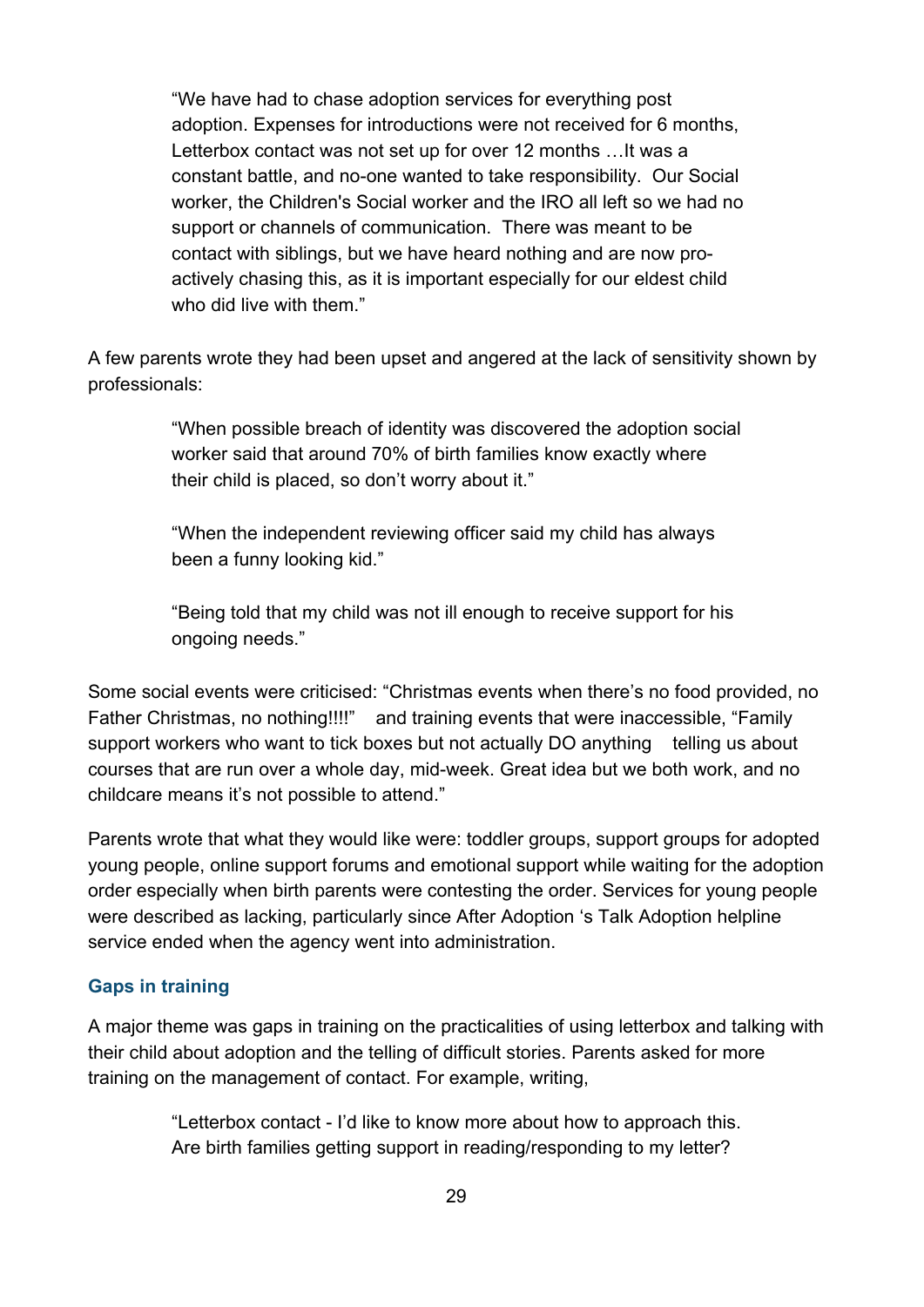How can I approach contact better to try and minimise difficulties for my son further down the line?"

Earlier we described the concerns about the quality of children's life story books. Parents felt they also needed additional advice or training in how to use the book and how to tell the story. Parents wrote,

> "All parents would benefit from training. Our daughter's story is so difficult and if badly delivered could really damage her emotional heath and sense of self."

"We got little support with how to support the children when their birth mother died and no information as to how she died. We had to get the death certificate ourselves to understand the cause of death."

"I would like more subject matter and info on handling things in the correct way for teenage children."

"No-one has really said how to explain and start conversations."

Practical advice and training were also wanted on how to manage violent behaviour, trauma, and separation anxiety.

#### **Lack of respite**

A few parents wrote that 'out of home' respite was unavailable even at times of crisis. Parents wanted more 'in home' respite too and support to enable children to attend holiday clubs or PGL type activities.

> "I think more adopters would benefit from regular respite and or a babysitting service to give them a break. Often our children are challenging so we need to know the people babysitting or providing respite can cope with the challenge."

#### **Lack of joint working with other agencies**

Parents whose children had complex needs wanted more help accessing health, CAMHS and educational services. Two parents wrote they had been refused any help in completing their children's disability living allowance applications and many others reported lack of joined up working between the RAA, the LA, CAMHS and educational services.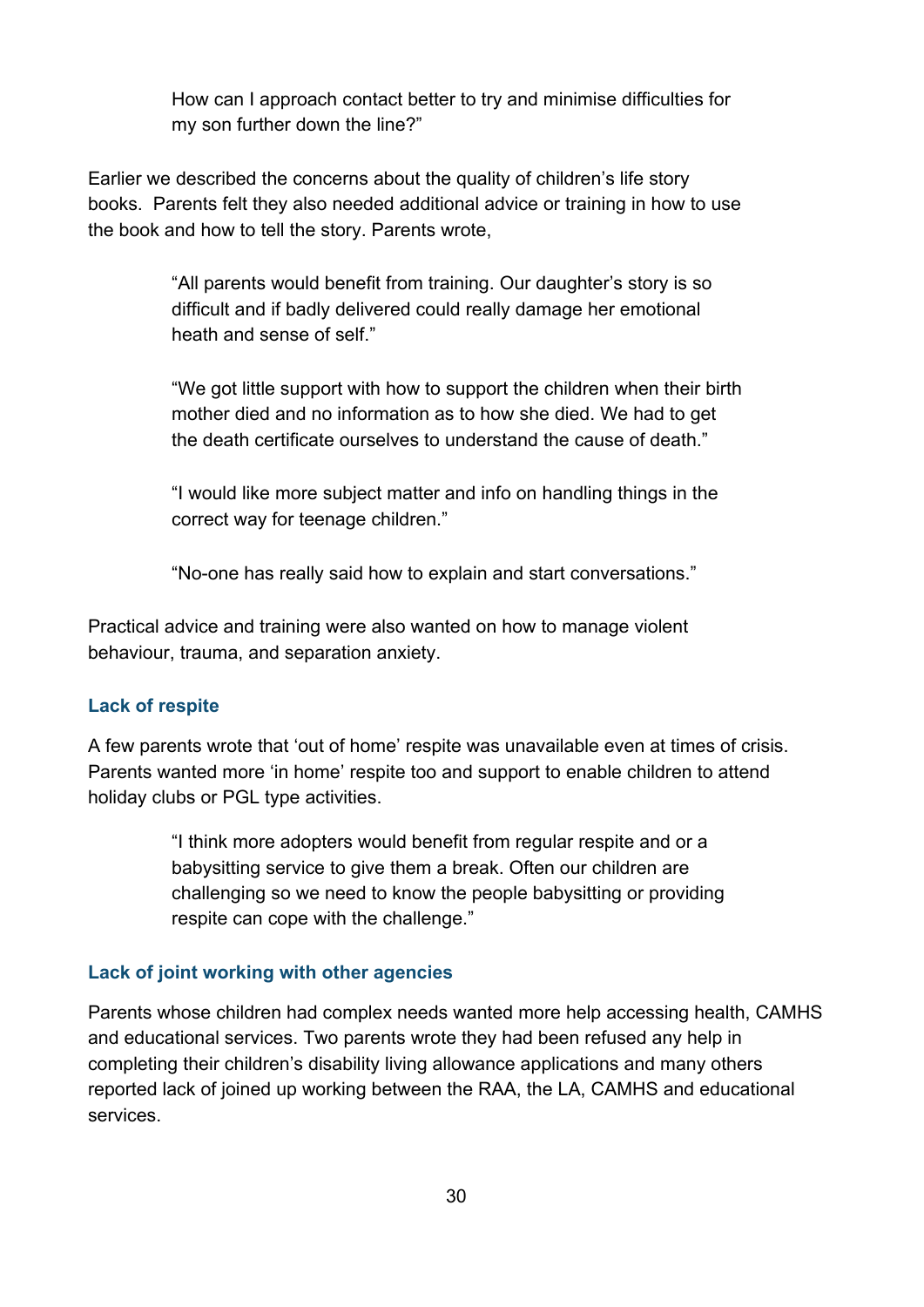"Very poor education specialist support. We have had to fight for EHCP etc all by ourselves."

"We haven't received any guidance on schooling or given knowledge on how the funding works if extra educational help is required. Our little one is due to start nursery in September 2020 and this information would be helpful to know and a valuable tool."

"My son's education was completely destroyed. He will never attend a formal educational establishment - out of school since mid-year 5 and not on roll."

Parents commented on the lack of understanding in nurseries and schools on the effects of trauma and the lack of RAA support in funding educational assessments or providing advocacy during tribunal hearings, and in preparing children's ECHPs.

> *"*We requested support with moving my adopted son to a specialist provision education setting. The virtual school could not help, and the adoption support team could not provide an educational psychologist to support with assessments. He currently doesn't have a school placement named on his EHCP for the year 6/7 transfer."

"[We needed] support during periods of exclusion from school in terms of childcare, home educating, and finding a new school."

## <span id="page-30-0"></span>**3.9 Comparison of support services before and after RAAs**

Parents were asked if they had noted improvements to support services since their agency became part of a RAA. On a scale of 0 to 10 parents were asked to rate different elements of adoption support services before and after their agency became a RAA. The elements were timeliness of assessments and provision of services, competence of the worker, match of needs and services, their quality and sufficiency. Parent's recall may have been affected by the passage of time, as all the RAAs had been operating between one and three years at the time of the survey. Sixty parents provided responses. The majority could not identify improvements, although the competence of the worker showed slight improvement. A few (n= 9) thought that services had deteriorated (Figure 3) with the biggest decline in timeliness of assessments. There was no statistically significant difference in ratings before or after the formation of RAAs. $^6$  $^6$ 

<span id="page-30-1"></span><sup>&</sup>lt;sup>6</sup> Paired t-tests there was no statistically significant difference in the means on each of the 0 to 10 scales.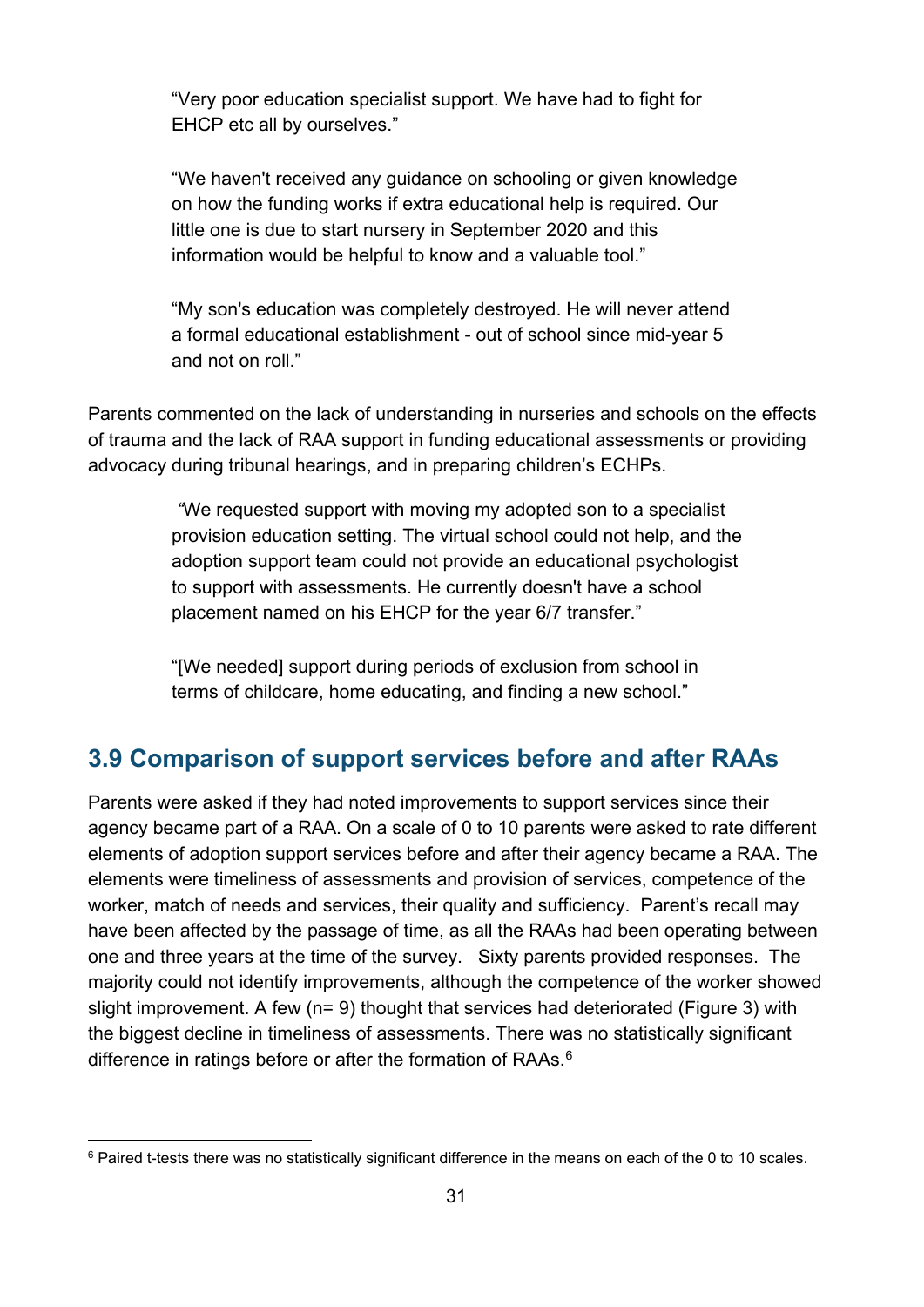#### **Figure 5: Elements of post order adoption support services rated as good to excellent before and after the formation of RAAs**



Base: participants (60). Source: Post adoption support survey (January 2020-March 2020)

Parents were concerned that they no longer knew who to contact writing:

"Since the centralisation I'm not sure where departments are or contact details. I am also not sure of support out there for us anymore." …

 "When the individual agencies provided support, I felt I had an excellent relationship with my social worker and could rely on her support. Now it is very hard to contact her, our case is repeatedly closed - despite my son having ongoing complex needs and I feel like a nuisance just trying to access the help he needs". …

"It wasn't brilliant before, but it was OK and local. Knew who to go to and they knew us. Atrocious since, not enough staff and support is practically non-existent." … "Any support in accessing anything fell apart when the adoptions got regionalised."

There were concerns that support groups and training were no longer accessible since regionalisation because of the distance parents had to travel: "The parenting groups and things are never at an accessible time or location- with it being a regional agency most meetings which would be suitable are a couple of hours drive away" …. "Support groups - mostly held in evenings an hour's drive away so unable to attend." A few parents thought there was less flexibility in service delivery since their agency became a RAA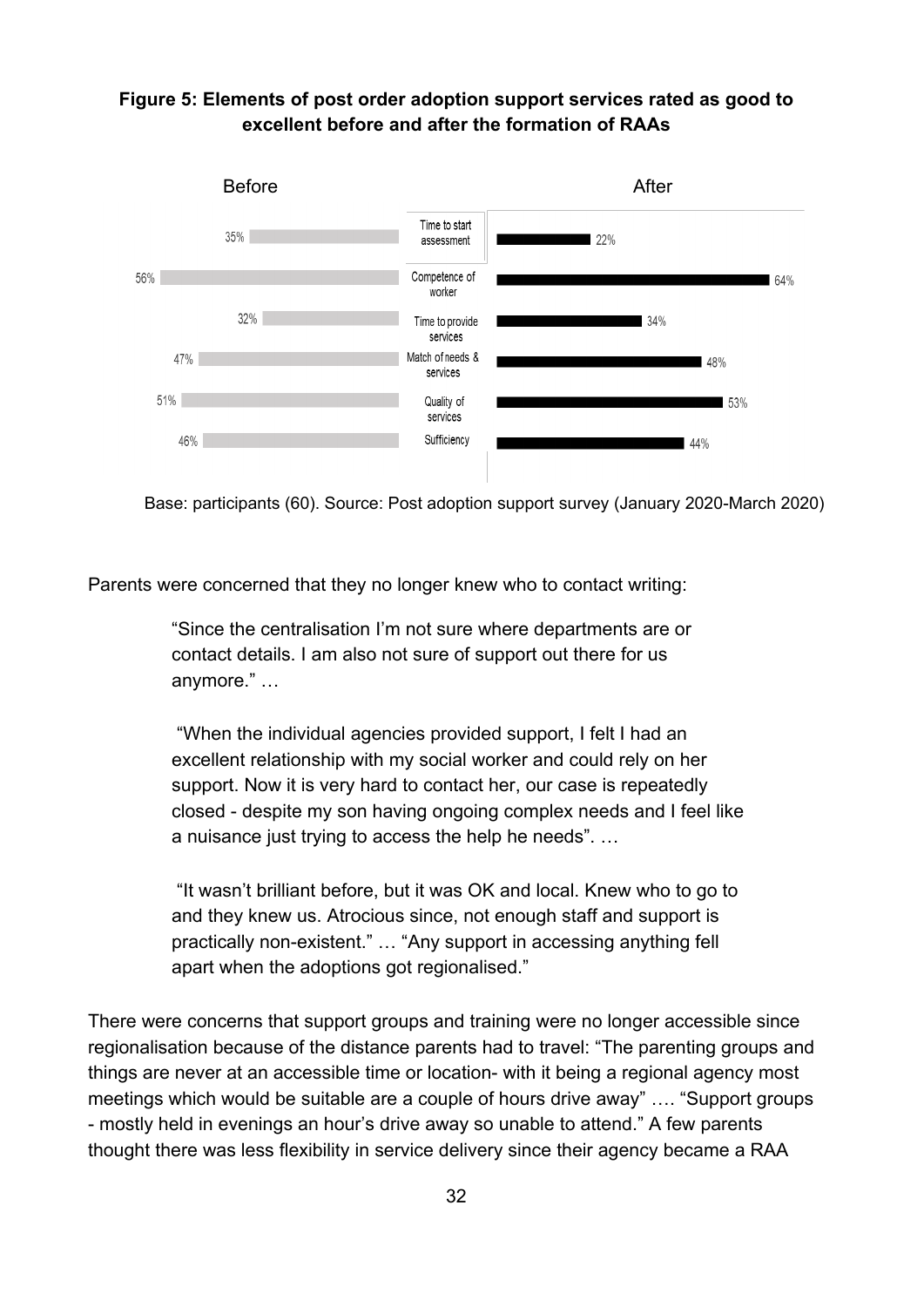writing, "There used to be more holiday time meet ups prior to the RAA for children. These were really useful." … "Previous adoption services had a bit of budget to be used for social care, this has now gone. …"

Parents wrote about services and standards declining with fewer staff and services and RAAs being less connected to local services.

> *"*Issues with my council refusing services open to other children, just because my child is adopted. The move to a regional body seems to make some areas of the council think they can abdicate responsibility for my child, as they think it is the regional bodies responsibility to provide the service, even though the regional body has not been commissioned to provide it. Words fail me...." …

"The support services are really a buffer between the local authority and the parents, who are often caught in the middle, because the local authority no longer provides the services, such as respite."

"RAA do not readily liaise/access wider family support services provided by LA. In our case the RAA should have triggered crisis support team from the LA & intervened with practical support sooner*."*

"Overall, the agency made great promises, but the reality is when you seek support, they try to discourage you and talk about budget cuts … They just fob you off."

## **Example of an adoptive parent's difficulties accessing support.**

Referral was made in 2018 to Safeguarding after an escalation in the child's aggressive and violent behaviour. Parents were promised support, but they were not contacted, and the safeguarding referral had no response. Child's school made a second referral in 2019 safeguarding meeting was called but the safeguarding team did not turn up. The child and family then had six assessments: one conducted by MARAC [Multi-Agency Risk Assessment Conference], two different assessments completed by social workers, three further assessments by a family support manager, a family support worker, and a paediatrician. Some support was received via the ASF, and a further referral was made to CAMHS by the ASF funded therapist. Aggressive behaviour continued but CAMHS declined to accept the referral. Every professional involved had requested CAMHS to be involved- but they declined despite child now having the added complexity of a ADHD diagnosis.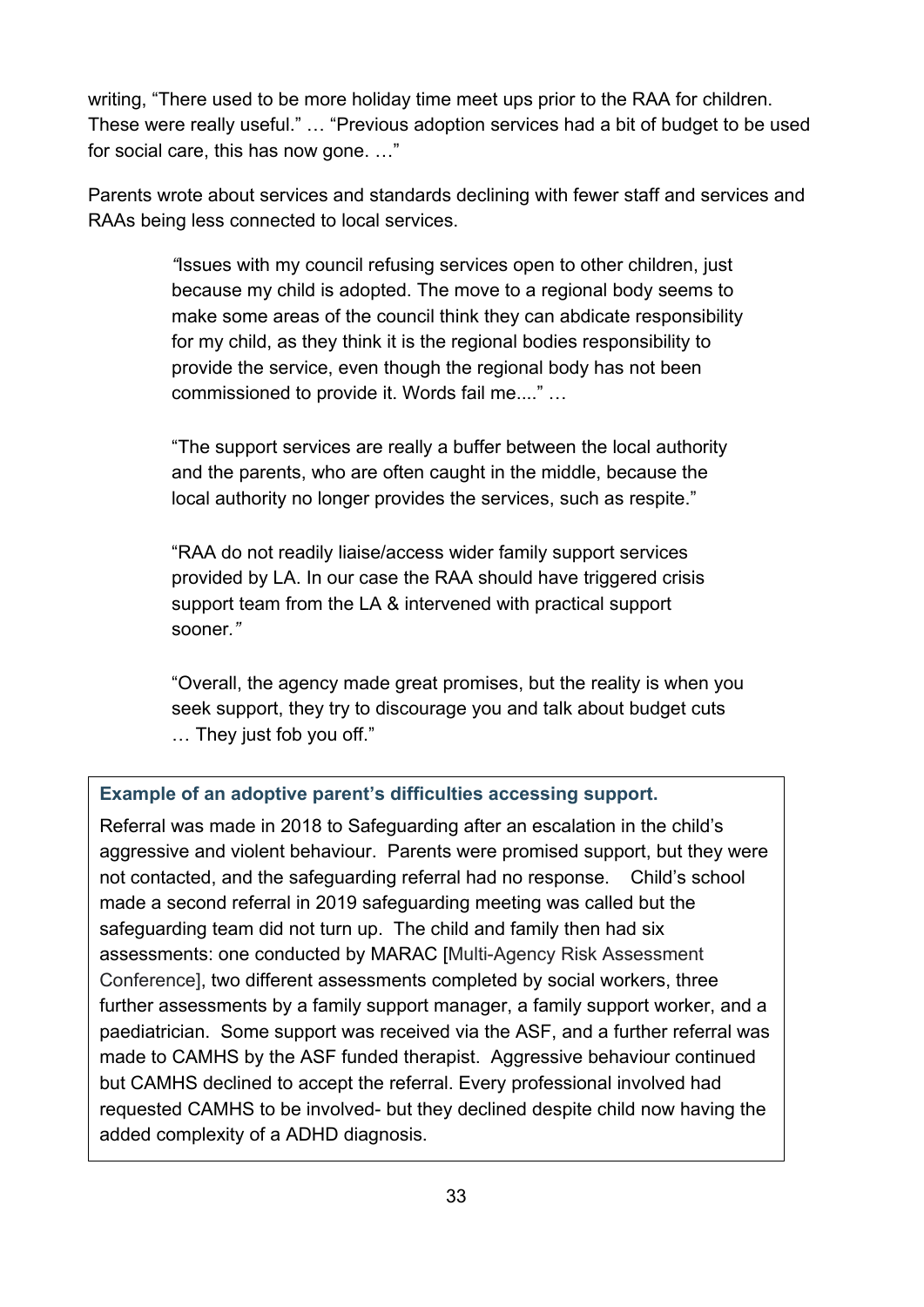There were also concerns that the availability of the ASF funding was used as a reason for CAMHS to decline referrals. One parent provided a detailed timeline of poor case management and the family's attempts to get help for their child and that is set out in the box below.

#### **Improvements**

Nineteen (32%) of the 60 parents, who provided a comparison of services before and after the RAA had formed, rated support services as having improved or felt their agency had always provided excellent services. "This agency has always provided excellent support over 10 years." The third of parents who were pleased with services, had children whose average age was 12 years old (range 2- 18yrs) and were receiving services from each of the four RAAs in the sample. There was no statistical difference in the characteristics of the parents who were satisfied.

These parents left comments highlighting and praising the work of individual social workers or therapists. They wrote, "[RAA] have fabulous, dedicated social workers and it's thanks to them that I am mum to two gorgeous girls x" … "Both [ names of workers] have provided us with support which has given us all a much better quality of life!" … "Cannot praise highly enough the help and support given by [name]."

Unlike the parents who were dissatisfied, the parents had been able to access the support services they wanted. These parents were typically those who wanted generic services such as support groups. They wrote, "[RAA] has so many in-house support opportunities. We have regular coffee mornings as well as adoption support groups in the evening." … "We attend parent coffee mornings for adopters and their young children which are very welcome and really good particularly for those who have just adopted. We have good experience of letter box contact with our Adoption agency. We attend Adopted Children's Christmas party and summer picnics and regularly get invited to other events. Very pleased with [name of RAA] and continuing support from the Social workers and their administrators." … In the last 12- 18 months- have been getting emails about monthly talks/ presentations, about various topics- including life story work. Have attended a few, very helpful."

A few parents made a favourable comparison between RAA provided services and those they had received from the local authority …" [name of RAA] seems to be getting it right with post adoption support" .... "It feels like it's more efficient than previously when just a local authority." … "Our agency has gone above and beyond for us, unfortunately the same cannot be said for our child's agency [the child's local authority]. There does not seem to be an overall standard!" … "No support was offered from child's authority. Now my child is under our local team, more work helping her understand who she is and who we are as an adoptive family."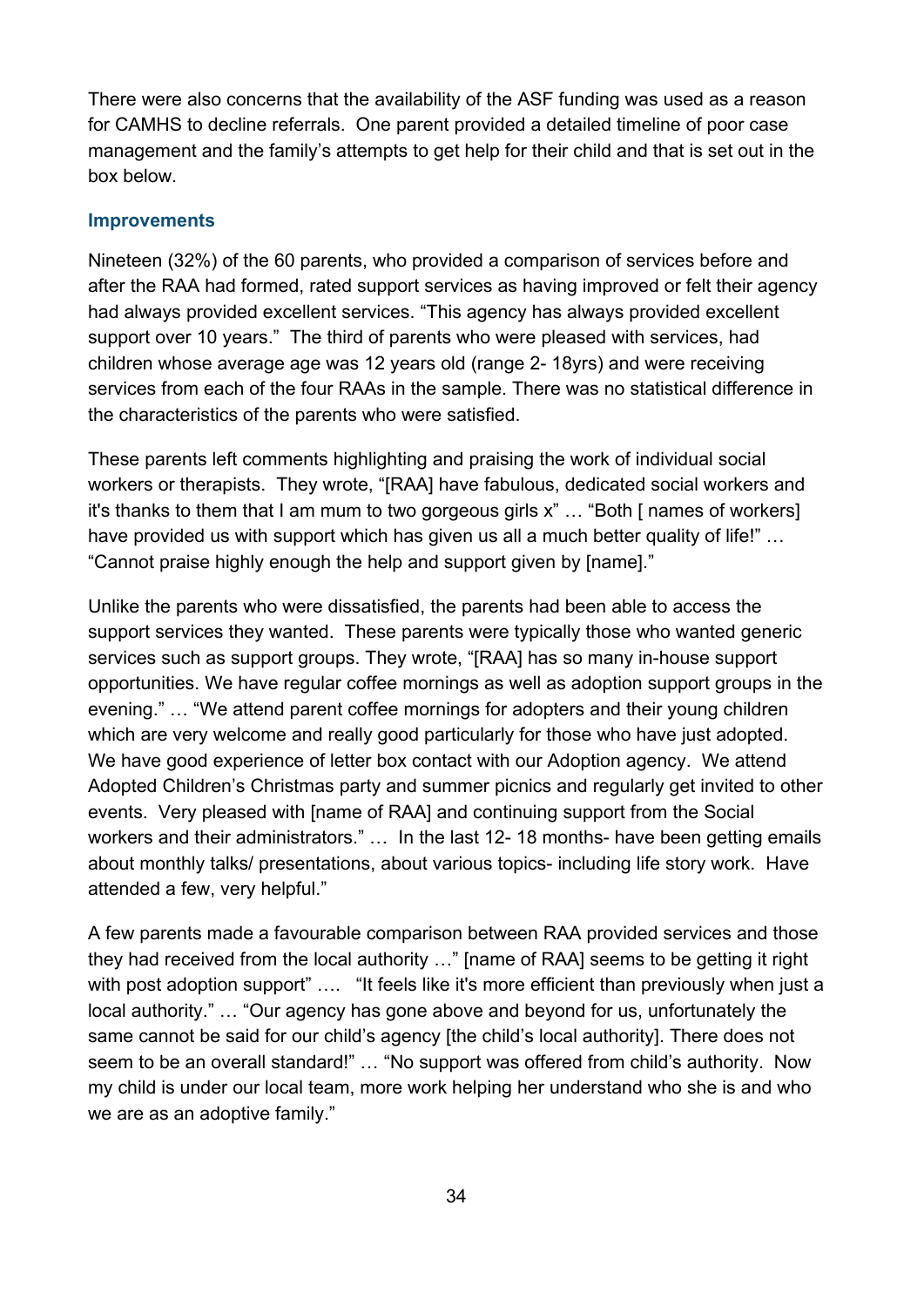# <span id="page-34-0"></span>**Chapter 4 Conclusion**s

The surveys on post adoption support were completed by 208 adoptive parents from four RAAs. All the surveys were completed before the national lockdown in March 2020 and therefore the surveys reported experiences of support before the pandemic affected service delivery. The aim of the survey was to understand the experiences of adoptive parents who had requested or used adoption support services.

There was little evidence from the survey that support services had improved. There were the same complaints from adoptive parents as have been reported in previous studies and reviews of adoption<sup>7</sup>. The complaints were of a lack of information, delays in assessments and the provision of services and poor social work practice There was praise for interventions once they were received and individual social workers and therapists were named and congratulated on their work. However, there were also many reports of lengthy delays and waiting lists.

Parents' perceptions were that the delays in assessments and provision of services were the result of staff shortages, reduction in resources, and inadequate administrative data systems where documents and requests were 'lost', emails failed to work, and parents could only contact agencies during working hours. The use of paper-based systems led to duplication of effort such as repeat ASF application assessments and the life story book being restarted or having to be redone by the adoption social worker.

Some parents thought that services had deteriorated since their agency became a RAA. Those parents wrote that they could no longer attend support groups or training sessions, as they were held many miles from their homes rather than locally. Peer support is known to be a very important element of adoption support<sup>8</sup>. The friendships formed during the preparation groups and adopter support groups can be invaluable. Mentoring provided by other adoptive parents can be very effective in helping families through crises. Any practice that reduces access to peer support is likely to increase the stress experienced by adoptive families, increase costs and the need for support from the agency.

While all those approved as an adoptive parent by RAA had received information on support services, there were adoptive parents who had been approved before the RAAs had formed who had not received information on support services, were unsure of their

<span id="page-34-1"></span> $7$  E.g.,

https://assets.publishing.service.gov.uk/government/uploads/system/uploads/attachment\_data/file/219661/ Further\_20Action\_20on\_20Adoption.pdf 8

<span id="page-34-2"></span>[https://assets.publishing.service.gov.uk/government/uploads/system/uploads/attachment\\_data/file/625373/](https://assets.publishing.service.gov.uk/government/uploads/system/uploads/attachment_data/file/625373/Cornerstone_Adoption_Support_Programme.pdf) [Cornerstone\\_Adoption\\_Support\\_Programme.pdf](https://assets.publishing.service.gov.uk/government/uploads/system/uploads/attachment_data/file/625373/Cornerstone_Adoption_Support_Programme.pdf)

https://www.coram.org.uk/sites/default/files/Cornerstone%20Final%20Evaluation%20Report%20%2806.02. 17%29.pdf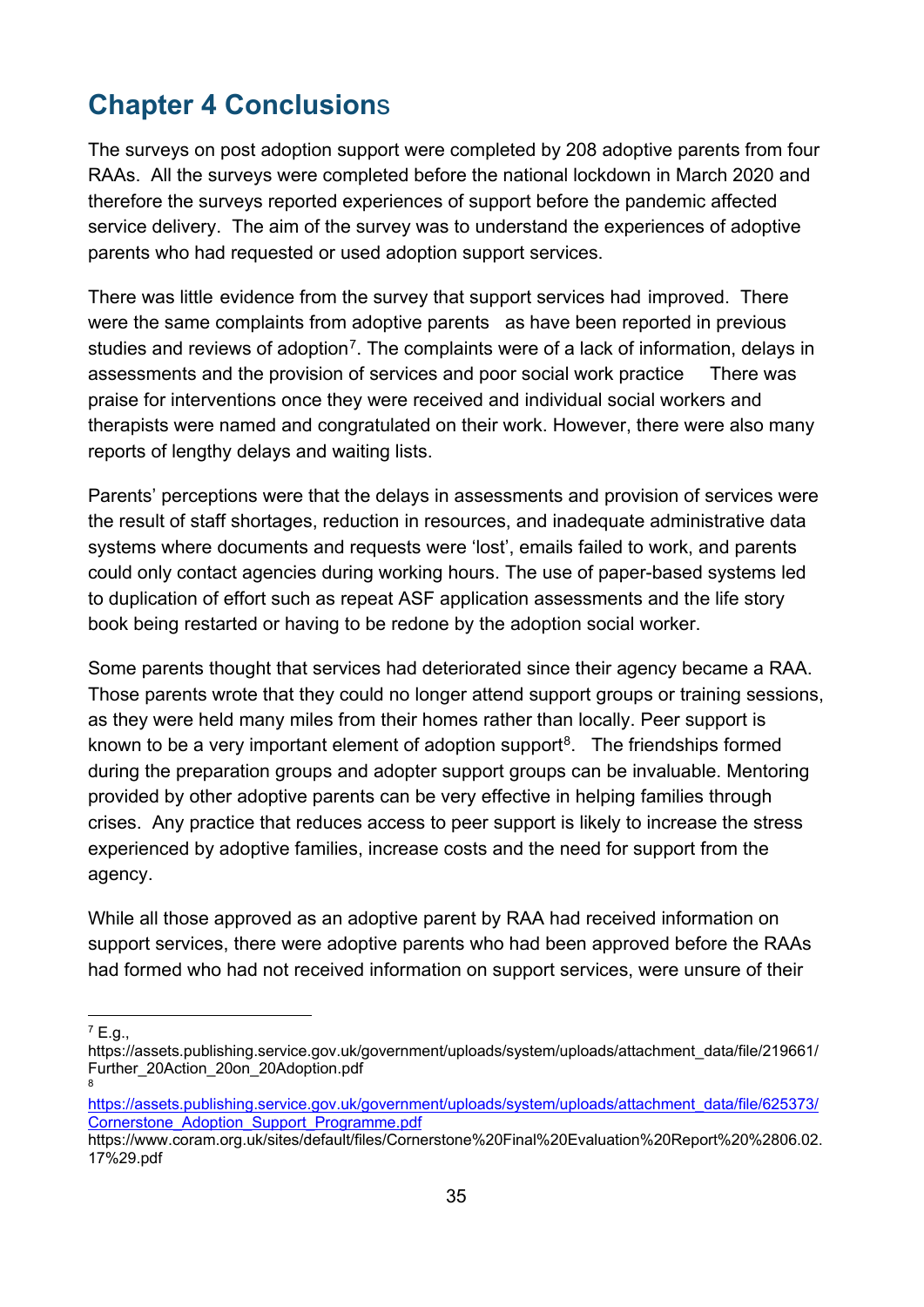eligibility, and did not know who to contact. RAAs have responsibility for providing support to all those in their region and therefore efforts should be made to ensure information goes to everyone, including those who have not contacted the agency for some time.

Most of the support described by parents as being provided by the RAA was through applications to the ASF. The ASF provided much needed funding for therapeutic interventions and when received most parents spoke highly of the beneficial impact. However, there was evidence that accessing the ASF had proved problematic with delays at every point of the process. Some parents were unaware of their right to ask for an assessment of need. For some families, months had gone by before their child received the intervention that had been agreed and the delays were said to have had a detrimental effect on children's lives: transition between schools were more difficult, permanent school exclusions had occurred and parents reported that children had expressed their distress through self-harming or other concerning behaviours.

The communication between the RAA and LA and other partners was reported by respondents as fragmented. Parents reported poor links between the RAA and the virtual school, a lack of support from educational psychologists and a lack of knowledge in the RAA on the making of EHCPs. A few families who had been in crisis felt they would have benefitted from the wider services (e.g., respite, family support) provided by the LA but thought that the RAA and LAs did not have a joined-up service. The LA also has the responsibility for the provision of children's life story books and there were many complaints from adoptive parents of either not receiving a book or the contents being inaccurate and of poor quality.

At the time the surveys were completed, the four RAAs had been operating between two to three years. It may be that RAAs focused first on improving recruitment and placement and that support has received less attention. The impact of the pandemic may also have changed the administrative systems for the better, forcing staff to move more quickly to electronic systems than they otherwise would have done. Nevertheless, the feedback from many adoptive parents was that information on their child's history, information on available services and timely provision of appropriate support was inadequate and still needed to be improved. The complexities and challenges for the heads of the RAAs in working with the multiple LAs within its geographical boundaries (Children's Services and the virtual schools), health services whose boundaries are not coterminous and family justice boards who also have different boundaries should not be under-estimated.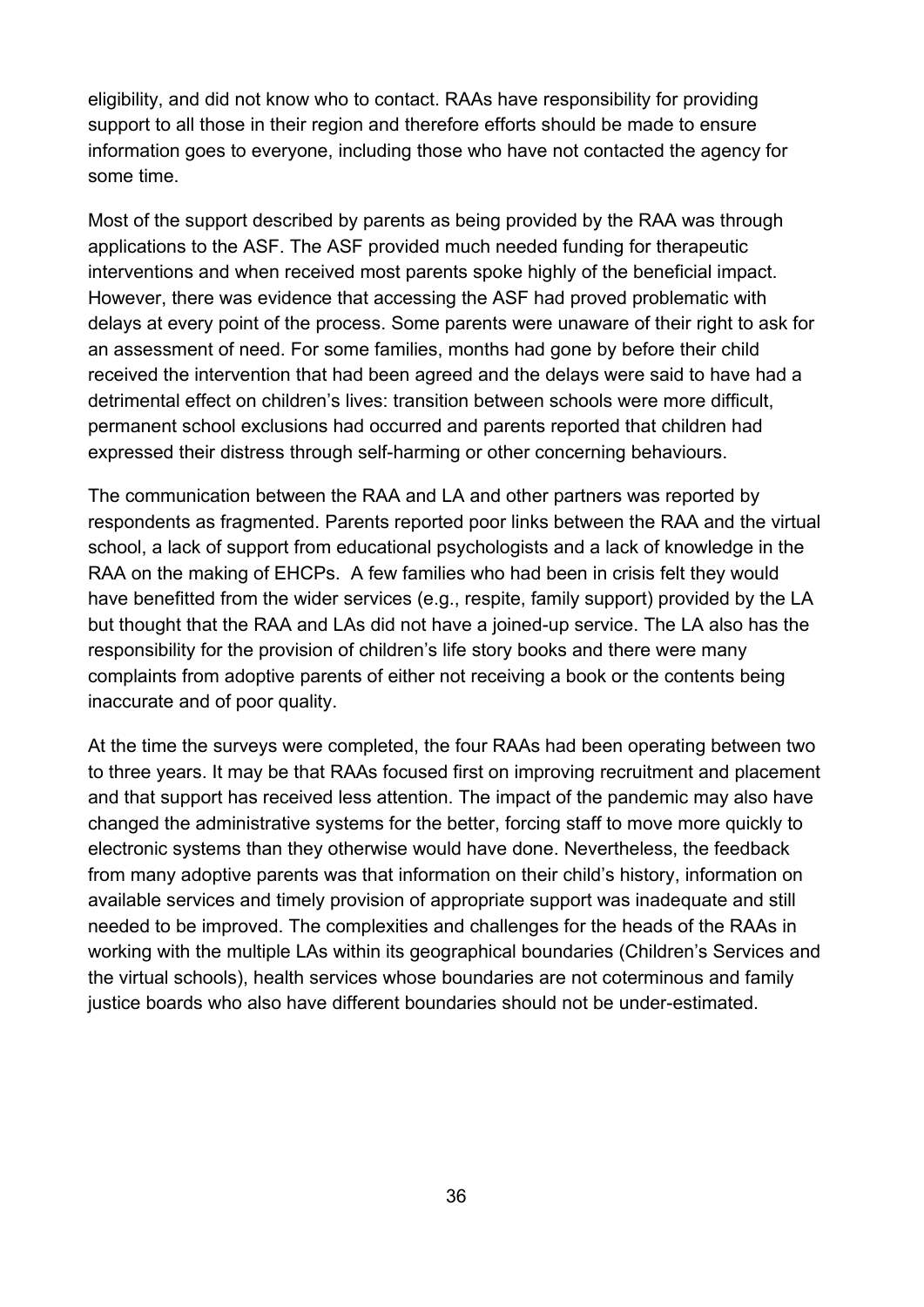# <span id="page-36-0"></span>**References**

Department for Education. (2013). *Further Action on Adoption: Finding More Loving Homes.* Retrieved from

[https://www.gov.uk/government/uploads/system/uploads/attachment\\_data/file/219661Fur](https://www.gov.uk/government/uploads/system/uploads/attachment_data/file/219661Further_20Action_20on_20Adoption.pdf) ther\_20Action\_20on\_20Adoption.pdf

Department for Education (2014a) *Statutory Guidance on Adoption For local authorities, voluntary adoption agencies and adoption support agencies*. London: Crown Copyright.

Department for Education (2014b) *Adoption: national minimum standards*. London: Crown Copyright.

Department for Education. (2016). *Adoption: A Vision for Change*. Crown Copyright Retrieved from [https://www.gov.uk/government/uploads/system/uploads/attachment\\_data/file/512826/Ad](https://www.gov.uk/government/uploads/system/uploads/attachment_data/file/512826/Adoption_Policy_Paper_30_March_2016.pdf) [option\\_Policy\\_Paper\\_30\\_March\\_2016.pdf.](https://www.gov.uk/government/uploads/system/uploads/attachment_data/file/512826/Adoption_Policy_Paper_30_March_2016.pdf)

King S, Gieve M, Iacopini G, Hahne A, & Stradling H. (2017). *The Evaluation of the Adoption Support Fund*. Department for Education.

Fratter J., Rowe J., Sapsford D., & Thoburn J. (1991). *Permanent Family Placement: A Decade of Experience*. London: British Agencies for Adoption and Fostering.

Pennington E (2012) *It takes a village to raise a child* . Adoption UK

Prime Minister's Review of Adoption (2000)<https://dera.ioe.ac.uk/8892/1/adoption.pdf>

Quinton, D., Rushton, A., Dance, C., & Mayes, D. (1998). *Joining new families: A study of adoption and fostering in middle childhood:* Wiley Chichester.

Ritchie, J. & Spencer, L. (1993) Qualitative data analysis for applied policy research. In: *Analysing Qualitative Data* (eds A. Bryman & R. Burgess), pp. 173–194. Routledge, London

Rushton, A. (2003). Support for Adoptive Families: a review of current evidence on problems, needs and effectiveness. *Adoption & Fostering*, 27(3), 41-50.

Selwyn J, Meakings S & Wijedasa D. (2015). *Beyond the Adoption Order: Challenges, Interventions and Adoption Disruption*. London: British Association for Adoption and Fostering.

Watson, D. L., Latter, S., & Bellew, R. (2015). Adopted children and young people's views on their life storybooks: The role of narrative in the formation of identities. *Children and Youth Services Review,* 58, 90-98